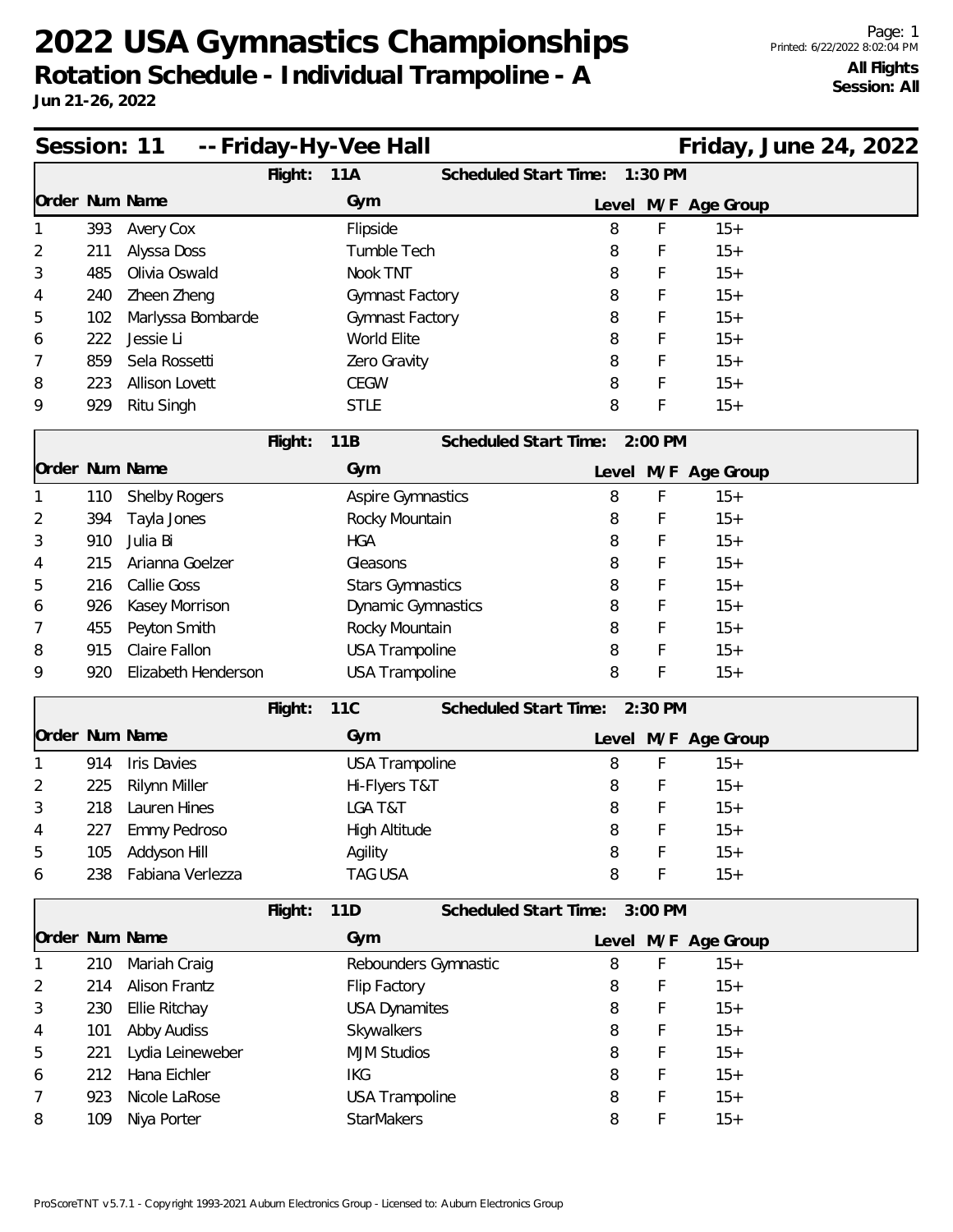| -- Friday-Hy-Vee Hall<br>Session: 11 |     |                 |         |                            |                    |                               |   |                     | Friday, June 24, 2022 |  |
|--------------------------------------|-----|-----------------|---------|----------------------------|--------------------|-------------------------------|---|---------------------|-----------------------|--|
|                                      |     |                 | Flight: | 11E                        |                    | Scheduled Start Time: 3:30 PM |   |                     |                       |  |
| Order Num Name                       |     |                 |         | Gym                        |                    |                               |   | Level M/F Age Group |                       |  |
|                                      | 108 | Jade Owens      |         | Capital Gymnastics         |                    | 8                             |   | $15+$               |                       |  |
| 2                                    | 924 | Sydney McCoy    |         |                            | Premier Gymnastics | 8                             |   | $15+$               |                       |  |
| 3                                    | 232 | Lindsay Shreve  |         | Flip Factory               |                    | 8                             | Ł | $15+$               |                       |  |
| 4                                    | 107 | Ainsley Loredo  |         | <b>Integrity Athletics</b> |                    | 8                             | F | $15+$               |                       |  |
| 5                                    | 454 | Gabbie Medina   |         | Agility                    |                    | 8                             |   | $15+$               |                       |  |
| 6                                    | 228 | Zahara Ray      |         | Miss Maria's               |                    | 8                             |   | $15+$               |                       |  |
| 7                                    | 237 | Lenora Tognetti |         | World Elite                |                    | 8                             |   | $15+$               |                       |  |
| 8                                    | 224 | Emi Lundblad    |         | Capital Gymnastics         |                    | 8                             |   | $15+$               |                       |  |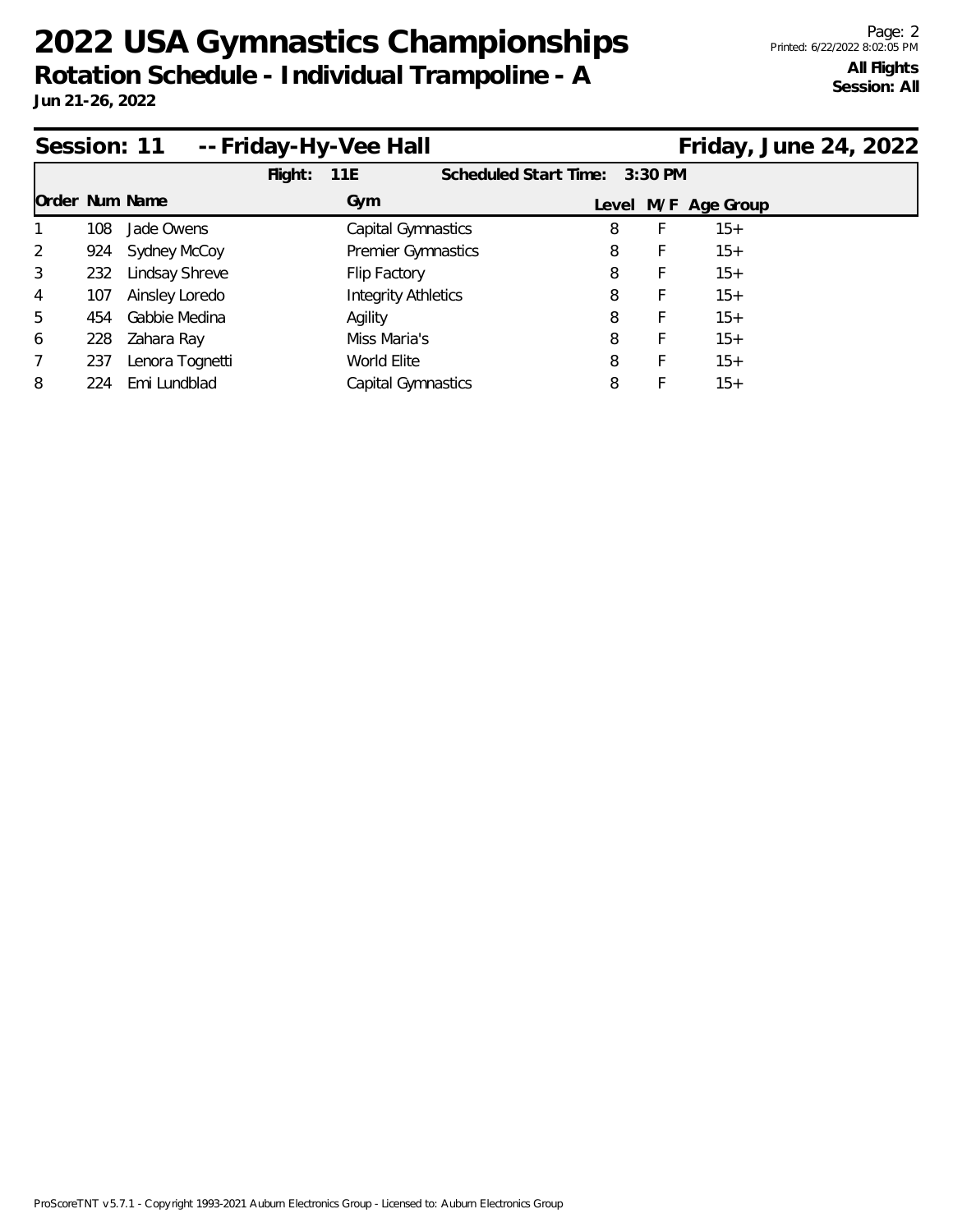|                |     | Session: 11 -- Friday - Hy-Vee Hall |         |                            |                               |   |         |                     | Friday, June 24, 2022 |  |
|----------------|-----|-------------------------------------|---------|----------------------------|-------------------------------|---|---------|---------------------|-----------------------|--|
|                |     |                                     | Flight: | 11A                        | Scheduled Start Time:         |   | 1:30 PM |                     |                       |  |
| Order Num Name |     |                                     |         | Gym                        |                               |   |         | Level M/F Age Group |                       |  |
|                | 148 | David Basily                        |         | <b>Integrity Athletics</b> |                               | 8 | M       | $9 - 10$            |                       |  |
| 2              | 153 | <b>Tommy Horal</b>                  |         | <b>EXTREME</b>             |                               | 8 | M       | $9 - 10$            |                       |  |
| 3              | 151 | Jonah Clower                        |         | Southlake Gymnastics       |                               | 8 | M       | $9 - 10$            |                       |  |
| 4              | 329 | Caleb Gerber                        |         | <b>FOND</b>                |                               | 8 | M       | $9 - 10$            |                       |  |
| 5              | 147 | Daniel Basily                       |         | <b>Integrity Athletics</b> |                               | 8 | M       | $9 - 10$            |                       |  |
|                |     |                                     | Flight: | 11B                        | Scheduled Start Time: 2:00 PM |   |         |                     |                       |  |
| Order Num Name |     |                                     |         | Gym                        |                               |   |         | Level M/F Age Group |                       |  |
|                | 335 | Kyle Schottgen                      |         | Vargas Academy             |                               | 8 | M       | $9 - 10$            |                       |  |
| 2              | 149 | Mason Braswell                      |         | All American               |                               | 8 | M       | $9 - 10$            |                       |  |
| 3              | 334 | Anthony Rozenshteyn                 |         | <b>ETA</b>                 |                               | 8 | M       | $9 - 10$            |                       |  |
|                |     |                                     | Flight: | 11C                        | Scheduled Start Time: 2:30 PM |   |         |                     |                       |  |
| Order Num Name |     |                                     |         | Gym                        |                               |   |         | Level M/F Age Group |                       |  |
|                | 207 | Keanu Arellano                      |         | Team Legacy                |                               | 8 | M       | $15+$               |                       |  |
| 2              | 217 | Alex Hager                          |         | Flip Tops                  |                               | 8 | M       | $15+$               |                       |  |
| 3              | 233 | Benjamin Smith                      |         | DeVeau's                   |                               | 8 | M       | $15+$               |                       |  |
| 4              | 213 | Nathan Flachman                     |         | Waxahachie                 |                               | 8 | M       | $15+$               |                       |  |
| 5              | 104 | Ethan Eblen                         |         | SPARK ATHLETICS            |                               | 8 | M       | $15+$               |                       |  |
| 6              | 111 | Daniel Vogel                        |         | <b>Aspire Gymnastics</b>   |                               | 8 | M       | $15+$               |                       |  |
| $\prime$       | 220 | Lucas Krause                        |         | Legacy T&T                 |                               | 8 | M       | $15+$               |                       |  |
| 8              | 103 | Alex Brey                           |         | <b>SPARK ATHLETICS</b>     |                               | 8 | M       | $15+$               |                       |  |
| 9              | 229 | Ethan Riggle                        |         | <b>BRAG</b>                |                               | 8 | M       | $15+$               |                       |  |
| 10             | 235 | <b>Micah Terrill</b>                |         | Win Kids                   |                               | 8 | M       | $15+$               |                       |  |
|                |     |                                     | Flight: | 11D                        | Scheduled Start Time: 3:00 PM |   |         |                     |                       |  |
| Order Num Name |     |                                     |         | Gym                        |                               |   |         | Level M/F Age Group |                       |  |
| 1              | 234 | Earl Taylor                         |         | Win Kids                   |                               | 8 | M       | $15+$               |                       |  |
| 2              | 206 | Jack Adams                          |         | Flip Factory               |                               | 8 | M       | $15+$               |                       |  |
| 3              | 106 | Steel Land                          |         | Roots Gymnastics           |                               | 8 | M       | $15+$               |                       |  |
| 4              | 231 | Mike Schultz                        |         | <b>KMC Gymnastics</b>      |                               | 8 | M       | $15+$               |                       |  |
| 5              | 396 | Cooper Tolin                        |         | LGA T&T                    |                               | 8 | M       | $15+$               |                       |  |
| 6              | 484 | Pierce Madden                       |         | Skywalkers                 |                               | 8 | M       | $15+$               |                       |  |
| 7              | 395 | Jonah Seay                          |         | Dynamic Gymnastics         |                               | 8 | M       | $15+$               |                       |  |
| 8              | 209 | <b>Tad Counton</b>                  |         | PRTT                       |                               | 8 | M       | $15+$               |                       |  |
| 9              | 219 | Talon Humble                        |         | <b>Stars Gymnastics</b>    |                               | 8 | M       | $15+$               |                       |  |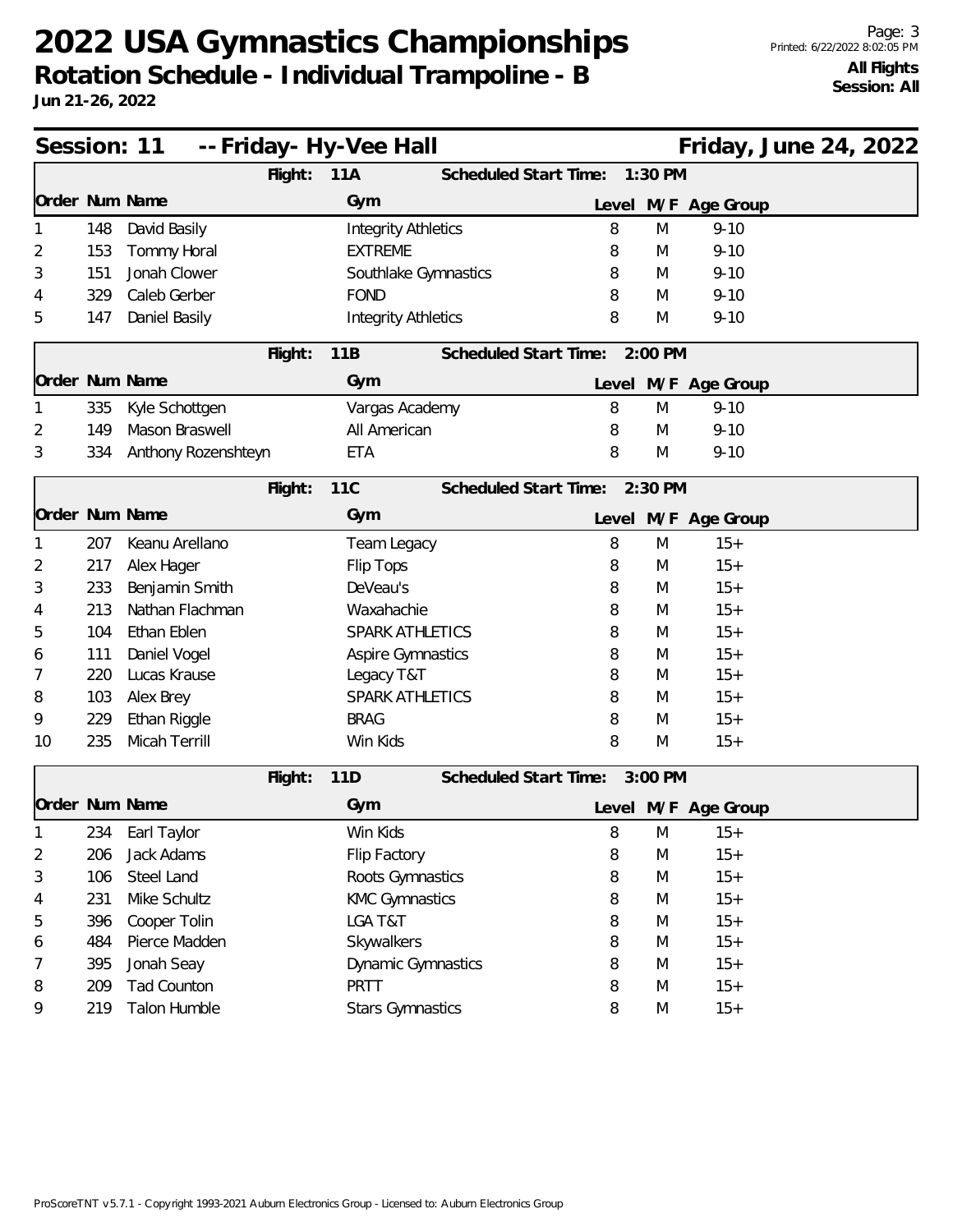|                |     | Session: 13<br>-- Saturday- AM |         |                            |                      |                       |           |                     | Saturday, June 25, 2022 |  |
|----------------|-----|--------------------------------|---------|----------------------------|----------------------|-----------------------|-----------|---------------------|-------------------------|--|
|                |     |                                | Flight: | 13A                        |                      | Scheduled Start Time: | $9:00$ AM |                     |                         |  |
| Order Num Name |     |                                |         | Gym                        |                      |                       |           | Level M/F Age Group |                         |  |
|                | 289 | Elizabeth Dring                |         |                            | M and M Gymnastics   | 8                     | F         | $13 - 14$           |                         |  |
| 2              | 138 | Aubry Elrod                    |         | Upsidedowners              |                      | 8                     | F         | $13 - 14$           |                         |  |
| 3              | 918 | Dylan Grace                    |         | <b>Fairland Gymnastics</b> |                      | 8                     | F         | $13 - 14$           |                         |  |
| 4              | 133 | Kendall Achen                  |         | Nook TNT                   |                      | 8                     | F         | $13 - 14$           |                         |  |
| 5              | 139 | Danielle Hunter                |         | CCT&T                      |                      | 8                     | F         | $13 - 14$           |                         |  |
| 6              | 312 | <b>Hailey Norton</b>           |         | Airborne Academy           |                      | 8                     | F         | $13 - 14$           |                         |  |
| 7              | 283 | Mollie Bortz                   |         | CEG                        |                      | 8                     | F         | $13 - 14$           |                         |  |
| 8              | 136 | Landree Buske                  |         | TexStar                    |                      | 8                     | F         | $13 - 14$           |                         |  |
| 9              | 922 | Makenna Koss-Brown             |         | <b>USA Trampoline</b>      |                      | 8                     | F         | $13 - 14$           |                         |  |
|                |     |                                | Flight: | 13B                        |                      | Scheduled Start Time: | 9:30 AM   |                     |                         |  |
| Order Num Name |     |                                |         | Gym                        |                      |                       |           | Level M/F Age Group |                         |  |
|                | 307 | Alexandra Manchev              |         | <b>Wcc</b>                 |                      | 8                     | F         | $13 - 14$           |                         |  |
| 2              | 399 | Cami Martin                    |         | <b>Dynamic Gymnastics</b>  |                      | 8                     | F         | $13 - 14$           |                         |  |
| 3              | 925 | <b>Emerson Mooty</b>           |         | Upsidedowners              |                      | 8                     | F         | $13 - 14$           |                         |  |
| 4              | 299 | Hana Heavirland                |         | World Elite                |                      | 8                     | F         | $13 - 14$           |                         |  |
| 5              | 298 | <b>Emily Harrison</b>          |         | All American               |                      | 8                     | F         | $13 - 14$           |                         |  |
| 6              | 134 | <b>Elizabeth Ayers</b>         |         | Gymnast Factory            |                      | 8                     | F         | $13 - 14$           |                         |  |
| 7              | 137 | Lexie Darby                    |         | Let It Shine               |                      | 8                     | F         | $13 - 14$           |                         |  |
|                |     |                                | Flight: | <b>13C</b>                 |                      | Scheduled Start Time: | 10:00 AM  |                     |                         |  |
| Order Num Name |     |                                |         | Gym                        |                      |                       |           | Level M/F Age Group |                         |  |
|                | 821 | <b>Tinsley Bube</b>            |         | <b>Premier Athletics</b>   |                      | 8                     | F         | $13 - 14$           |                         |  |
| 2              | 306 | Eliana Magnini                 |         | Air Extreme                |                      | 8                     | F         | $13 - 14$           |                         |  |
| 3              | 308 | Gillian Markham                |         | Tumble Tech                |                      | 8                     | F         | $13 - 14$           |                         |  |
| 4              | 916 | Kayla Ferguson                 |         | <b>Full Force</b>          |                      | 8                     | F         | $13 - 14$           |                         |  |
| 5              | 145 | Rachel Terry                   |         | <b>Invictus Gymnastics</b> |                      | 8                     | F         | $13 - 14$           |                         |  |
| 6              | 320 | Megan Thompson                 |         | Legacy T&T                 |                      | 8                     | F         | $13 - 14$           |                         |  |
| 7              | 323 | Claire Victory                 |         |                            | Southlake Gymnastics | 8                     | F         | $13 - 14$           |                         |  |
| 8              | 310 | Brianna McIlvaine              |         | DeVeau's                   |                      | 8                     | F         | $13 - 14$           |                         |  |
|                |     |                                | Flight: | 13D                        |                      | Scheduled Start Time: | 10:30 AM  |                     |                         |  |
| Order Num Name |     |                                |         | Gym                        |                      |                       |           | Level M/F Age Group |                         |  |
|                | 305 | Lillie Lew                     |         | Powerhouse                 |                      | 8                     | F         | $13 - 14$           |                         |  |
| 2              | 300 | Kendall Helms                  |         | Full Force                 |                      | 8                     | F         | $13 - 14$           |                         |  |
| 3              | 280 | Jojo Arata                     |         | DeVeau's                   |                      | 8                     | F         | $13 - 14$           |                         |  |
| 4              | 143 | Emma Roddy                     |         | <b>Stars Gymnastics</b>    |                      | 8                     | F         | $13 - 14$           |                         |  |
| 5              | 292 | Vera Flores                    |         | Gleasons                   |                      | 8                     | F         | $13 - 14$           |                         |  |
| 6              | 290 | McKlauren Dunn                 |         | Wcc                        |                      | 8                     | F         | $13 - 14$           |                         |  |
| 7              | 141 | <b>Aubrey Myles</b>            |         | <b>STLE</b>                |                      | 8                     | F         | $13 - 14$           |                         |  |
| 8              | 285 | Lauren Brashear                |         | Upsidedowners              |                      | 8                     | F         | $13 - 14$           |                         |  |
| 9              | 288 | Kyra Delatorre                 |         | Agility                    |                      | 8                     | F         | $13 - 14$           |                         |  |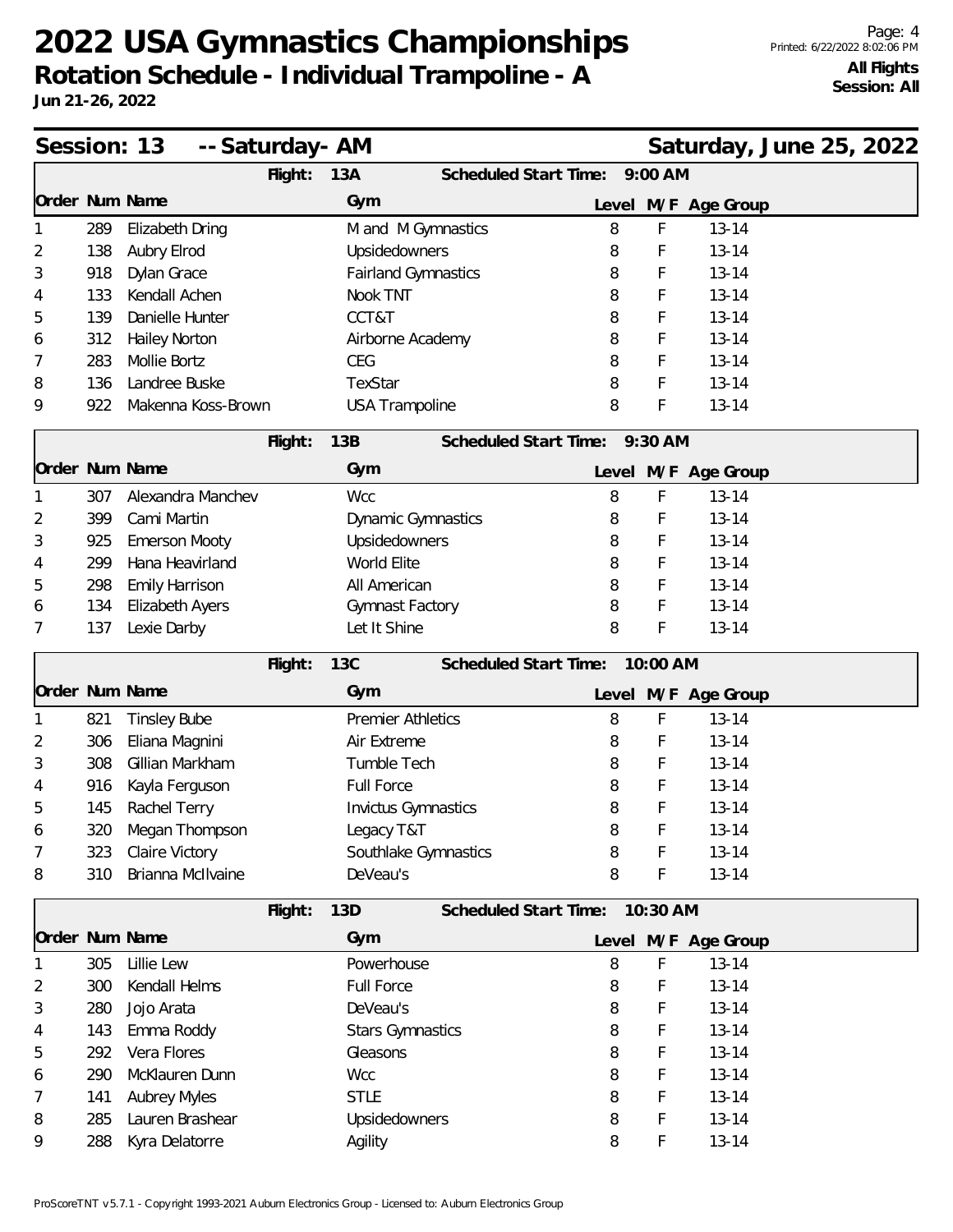|                |     | Session: 13<br>-- Saturday- AM |         |                     |                       |   |          |                     | Saturday, June 25, 2022 |  |
|----------------|-----|--------------------------------|---------|---------------------|-----------------------|---|----------|---------------------|-------------------------|--|
|                |     |                                | Flight: | 13E                 | Scheduled Start Time: |   | 11:00 AM |                     |                         |  |
| Order Num Name |     |                                |         | Gym                 |                       |   |          | Level M/F Age Group |                         |  |
| 1              | 140 | Natalie Metz                   |         | Aspire              |                       | 8 | F        | $13 - 14$           |                         |  |
| 2              | 142 | Ella Redd                      |         | Rocky Mountain      |                       | 8 | F        | $13 - 14$           |                         |  |
| 3              | 823 | Kira New                       |         | The Flip Shop       |                       | 8 | F        | $13 - 14$           |                         |  |
| 4              | 204 | Oakley Holmes                  |         | Edge Sports         |                       | 8 | F        | $13 - 14$           |                         |  |
| 5              | 144 | Krissa Sakmar                  |         | TexStar             |                       | 8 | F        | $13 - 14$           |                         |  |
| 6              | 286 | Ellie Bridge                   |         |                     | Eagle Gymnastics TX   | 8 | F        | $13 - 14$           |                         |  |
| 7              | 293 | Talia Fox                      |         | Rays TnT            |                       | 8 | F        | $13 - 14$           |                         |  |
| 8              | 317 | Bj Skipworth                   |         | All American        |                       | 8 | F        | $13 - 14$           |                         |  |
| 9              | 284 | Stella Bove                    |         | <b>GSTA</b>         |                       | 8 | F        | $13 - 14$           |                         |  |
|                |     |                                | Flight: | 13F                 | Scheduled Start Time: |   | 11:30 AM |                     |                         |  |
| Order Num Name |     |                                |         | Gym                 |                       |   |          | Level M/F Age Group |                         |  |
| 1              | 135 | <b>Elleni Bowers</b>           |         | Trevinos            |                       | 8 | F        | $13 - 14$           |                         |  |
| 2              | 294 | Minda Garvin                   |         | The Palaestra       |                       | 8 | F        | $13 - 14$           |                         |  |
| 3              | 303 | Mya Lapeyrouse                 |         | Phoenix Elite       |                       | 8 | F        | $13 - 14$           |                         |  |
| 4              | 314 | Kambree Reed                   |         | TexStar             |                       | 8 | F        | $13 - 14$           |                         |  |
| 5              | 282 | <b>Emily Bolton</b>            |         | Gymnast Factory     |                       | 8 | F        | $13 - 14$           |                         |  |
| 6              | 309 | <b>Tess McHugh</b>             |         | Airborne Academy    |                       | 8 | F        | $13 - 14$           |                         |  |
| 7              | 301 | Ashley Inscoe                  |         |                     | Sonshine Gymnastics   | 8 | F        | $13 - 14$           |                         |  |
| 8              | 291 | Fiona Erwin                    |         | Naples Progressive  |                       | 8 | F        | $13 - 14$           |                         |  |
| 9              | 311 | Sophie Meilleur-Myles          |         | Tataru's Gymnastics |                       | 8 | F        | $13 - 14$           |                         |  |
| 10             | 313 | Sophie Purdum                  |         | Airbenders          |                       | 8 | F        | $13 - 14$           |                         |  |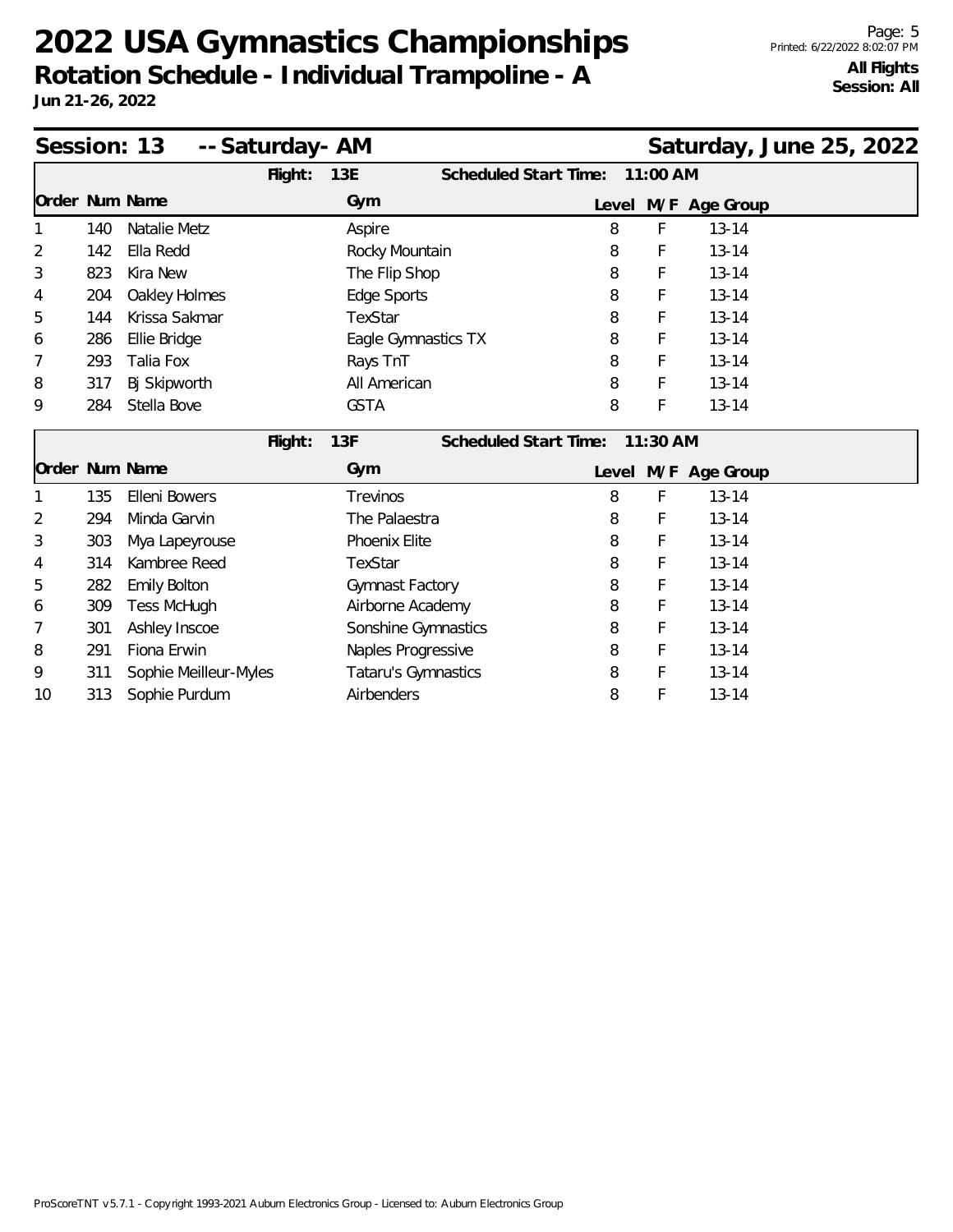| Session: 13    |     |                        | -- Saturday - AM |                            |                                |           |                     | Saturday, June 25, 2022 |  |
|----------------|-----|------------------------|------------------|----------------------------|--------------------------------|-----------|---------------------|-------------------------|--|
|                |     |                        | Flight:          | 13A                        | Scheduled Start Time:          | $9:00$ AM |                     |                         |  |
| Order Num Name |     |                        |                  | Gym                        |                                |           | Level M/F Age Group |                         |  |
|                | 336 | Kate Solitario         |                  | <b>GSTA</b>                | 8                              | F         | $9 - 10$            |                         |  |
| 2              | 327 | Vivienne Bruno         |                  | <b>ETA</b>                 | 8                              | F         | $9 - 10$            |                         |  |
| 3              | 330 | Shaylee Hines          |                  | <b>StarMakers</b>          | 8                              | F         | $9 - 10$            |                         |  |
| 4              | 340 | Julia Zlotnikov        |                  | <b>ETA</b>                 | 8                              | F         | $9 - 10$            |                         |  |
| 5              | 331 | Emily McGowan          |                  | <b>ETA</b>                 | 8                              | F         | $9 - 10$            |                         |  |
| 6              | 338 | Sabrina Viggiani       |                  | <b>ETA</b>                 | 8                              | F         | $9 - 10$            |                         |  |
| 7              | 154 | Chloe Morgan           |                  | Edge Sports                | 8                              | F         | $9 - 10$            |                         |  |
| 8              | 152 | Charli Harris          |                  | Flipside                   | 8                              | F         | $9 - 10$            |                         |  |
|                |     |                        | Flight:          | 13B                        | <b>Scheduled Start Time:</b>   | 9:30 AM   |                     |                         |  |
| Order Num Name |     |                        |                  | Gym                        |                                |           | Level M/F Age Group |                         |  |
|                | 332 | Margaux Oxley          |                  | <b>ETA</b>                 | 8                              | F         | $9 - 10$            |                         |  |
| 2              | 328 | <b>Scarlet Fuentes</b> |                  | <b>MGA</b>                 | 8                              | F         | $9 - 10$            |                         |  |
| 3              | 326 | Ansley Brown           |                  | <b>MGA</b>                 | 8                              | F         | $9 - 10$            |                         |  |
| 4              | 339 | Marlee West            |                  | <b>STLE</b>                | 8                              | F         | $9 - 10$            |                         |  |
| 5              | 155 | Abryna Odari           |                  | <b>FOND</b>                | 8                              | F         | $9 - 10$            |                         |  |
| 6              | 333 | Daizy Rickman          |                  | Full Force                 | 8                              | F         | $9 - 10$            |                         |  |
|                |     |                        | Flight:          | <b>13C</b>                 | Scheduled Start Time:          | 10:00 AM  |                     |                         |  |
| Order Num Name |     |                        |                  | Gym                        | Level                          |           | M/F Age Group       |                         |  |
|                | 322 | Cruz Tucker            |                  | <b>High Energy</b>         | 8                              | M         | $13 - 14$           |                         |  |
| 2              | 295 | Adrian Geiger          |                  | <b>MJM Studios</b>         | 8                              | M         | $13 - 14$           |                         |  |
| 3              | 930 | Ryan Sprague           |                  | Helix                      | 8                              | M         | $13 - 14$           |                         |  |
| 4              | 931 | Will Stanton           |                  | <b>USA Trampoline</b>      | 8                              | M         | $13 - 14$           |                         |  |
| 5              | 287 | Lewis Carter           |                  | <b>MTGA</b>                | 8                              | M         | $13 - 14$           |                         |  |
| 6              | 398 | Oscar Binkowski        |                  | <b>ESCX</b>                | 8                              | M         | $13 - 14$           |                         |  |
| 7              | 297 | Tommy Harmon           |                  | <b>Ultimate Air</b>        | 8                              | M         | $13 - 14$           |                         |  |
| 8              | 315 | Maximus Sampson        |                  | CAVU                       | 8                              | M         | $13 - 14$           |                         |  |
| 9              | 319 | Andrew Tegtmeier       |                  | Tumble Tech                | 8                              | M         | $13 - 14$           |                         |  |
|                |     |                        | Flight:          | 13D                        | Scheduled Start Time: 10:30 AM |           |                     |                         |  |
| Order Num Name |     |                        |                  | Gym                        |                                |           | Level M/F Age Group |                         |  |
|                | 316 | Josiah Shipp           |                  | <b>Stars Gymnastics</b>    | 8                              | M         | $13 - 14$           |                         |  |
| 2              | 296 | Zayde Gladish          |                  | <b>GKSC</b>                | 8                              | M         | $13 - 14$           |                         |  |
| 3              | 304 | Keiler Leinen          |                  | M and M Gymnastics         | 8                              | M         | $13 - 14$           |                         |  |
| 4              | 325 | Griffin Zollars        |                  | Team Legacy                | 8                              | M         | $13 - 14$           |                         |  |
| 5              | 318 | Kolt Swick             |                  | All American               | 8                              | M         | $13 - 14$           |                         |  |
| 6              | 913 | Hanan Davies           |                  | <b>USA Trampoline</b>      | 8                              | M         | $13 - 14$           |                         |  |
| 7              | 321 | Jake Treonze           |                  | CAVU                       | 8                              | M         | $13 - 14$           |                         |  |
| 8              | 281 | Samuel Bielawski       |                  | Northstars                 | 8                              | M         | $13 - 14$           |                         |  |
| 9              | 324 | Peter Zink             |                  | <b>Integrity Athletics</b> | 8                              | M         | $13 - 14$           |                         |  |
| 10             | 302 | Chase Kimball          |                  | Wasatch                    | 8                              | M         | $13 - 14$           |                         |  |
|                |     |                        |                  |                            |                                |           |                     |                         |  |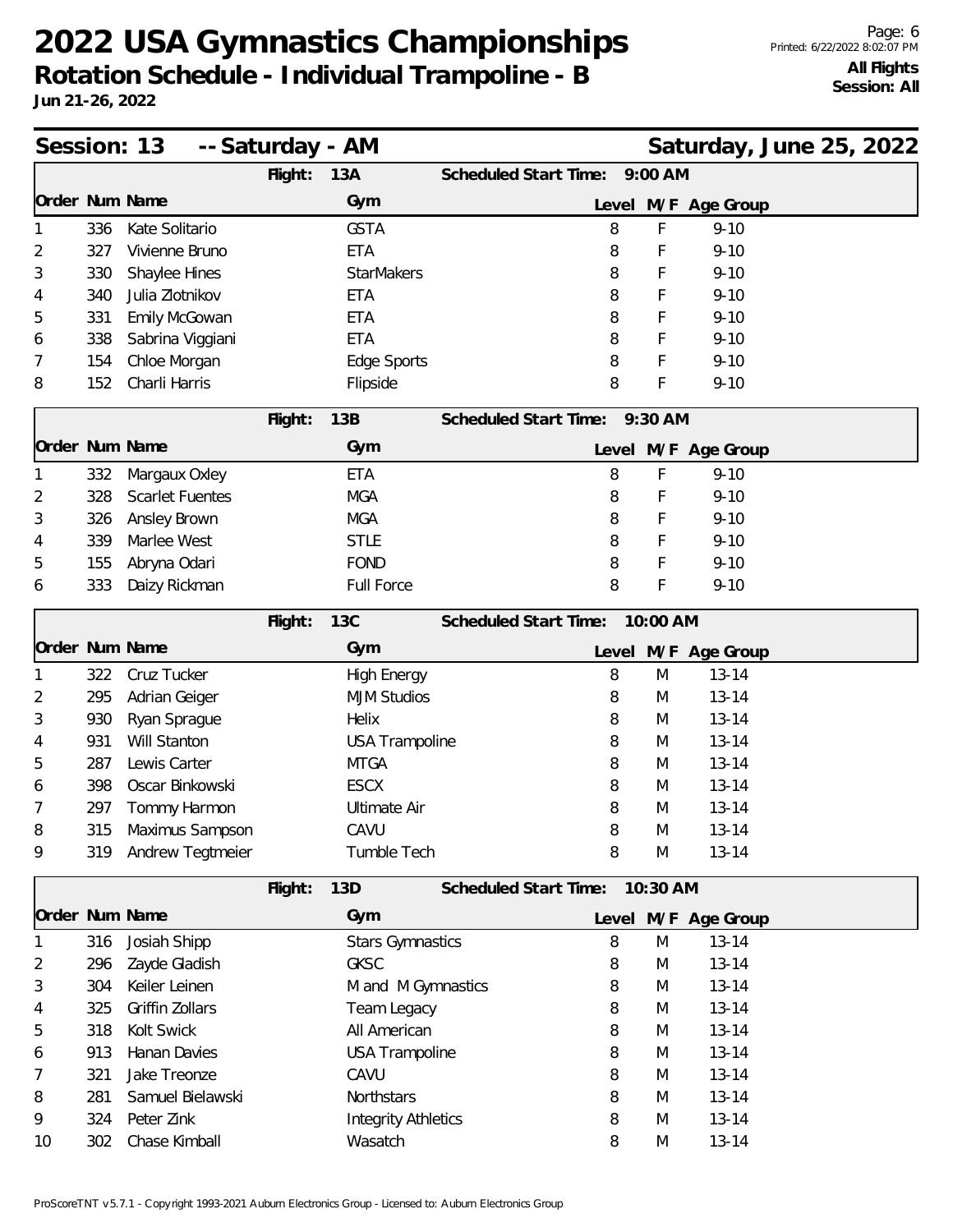| Session: 13<br>-- Saturday - AM<br>Saturday, June 25, 2022 |     |                       |         |                           |                       |       |            |                     |  |  |  |
|------------------------------------------------------------|-----|-----------------------|---------|---------------------------|-----------------------|-------|------------|---------------------|--|--|--|
|                                                            |     |                       | Flight: | 13E                       | Scheduled Start Time: |       | 11:00 AM   |                     |  |  |  |
| Order Num Name                                             |     |                       |         | Gym                       |                       | Level |            | M/F Age Group       |  |  |  |
|                                                            | 262 | <b>Brady Harris</b>   |         | <b>Wcc</b>                |                       | 8     | M          | $11 - 12$           |  |  |  |
| $\overline{2}$                                             | 247 | Ian Cheatham          |         | <b>Dynamic Gymnastics</b> |                       | 8     | M          | $11 - 12$           |  |  |  |
| 3                                                          | 117 | Miles Braswell        |         | All American              |                       | 8     | M          | $11 - 12$           |  |  |  |
| 4                                                          | 273 | Gabriel Ornelas       |         | Basels All Star           |                       | 8     | M          | $11 - 12$           |  |  |  |
| 5                                                          | 264 | Jack Hutchinson       |         | <b>ETA</b>                |                       | 8     | M          | $11 - 12$           |  |  |  |
| 6                                                          | 397 | Hutch Page            |         | Wasatch                   |                       | 8     | M          | $11 - 12$           |  |  |  |
|                                                            |     |                       | Flight: | 13F                       | Scheduled Start Time: |       | $11:30$ AM |                     |  |  |  |
| Order Num Name                                             |     |                       |         | Gym                       |                       |       |            | Level M/F Age Group |  |  |  |
|                                                            | 119 | Grady Crane           |         | <b>Helix</b>              |                       | 8     | M          | $11 - 12$           |  |  |  |
| 2                                                          | 123 | Kellen Jones          |         | Wasatch                   |                       | 8     | M          | $11 - 12$           |  |  |  |
| 3                                                          | 912 | Eli Davies            |         | <b>USA Trampoline</b>     |                       | 8     | M          | $11 - 12$           |  |  |  |
| 4                                                          | 277 | <b>Barrett Tweedy</b> |         | <b>Dynamic Gymnastics</b> |                       | 8     | M          | $11 - 12$           |  |  |  |
| 5                                                          | 130 | Zayne Roberts         |         | <b>FOND</b>               |                       | 8     | M          | $11 - 12$           |  |  |  |
| 6                                                          | 249 | Jeremiah Corbin       |         | Basels All Star           |                       | 8     | M          | $11 - 12$           |  |  |  |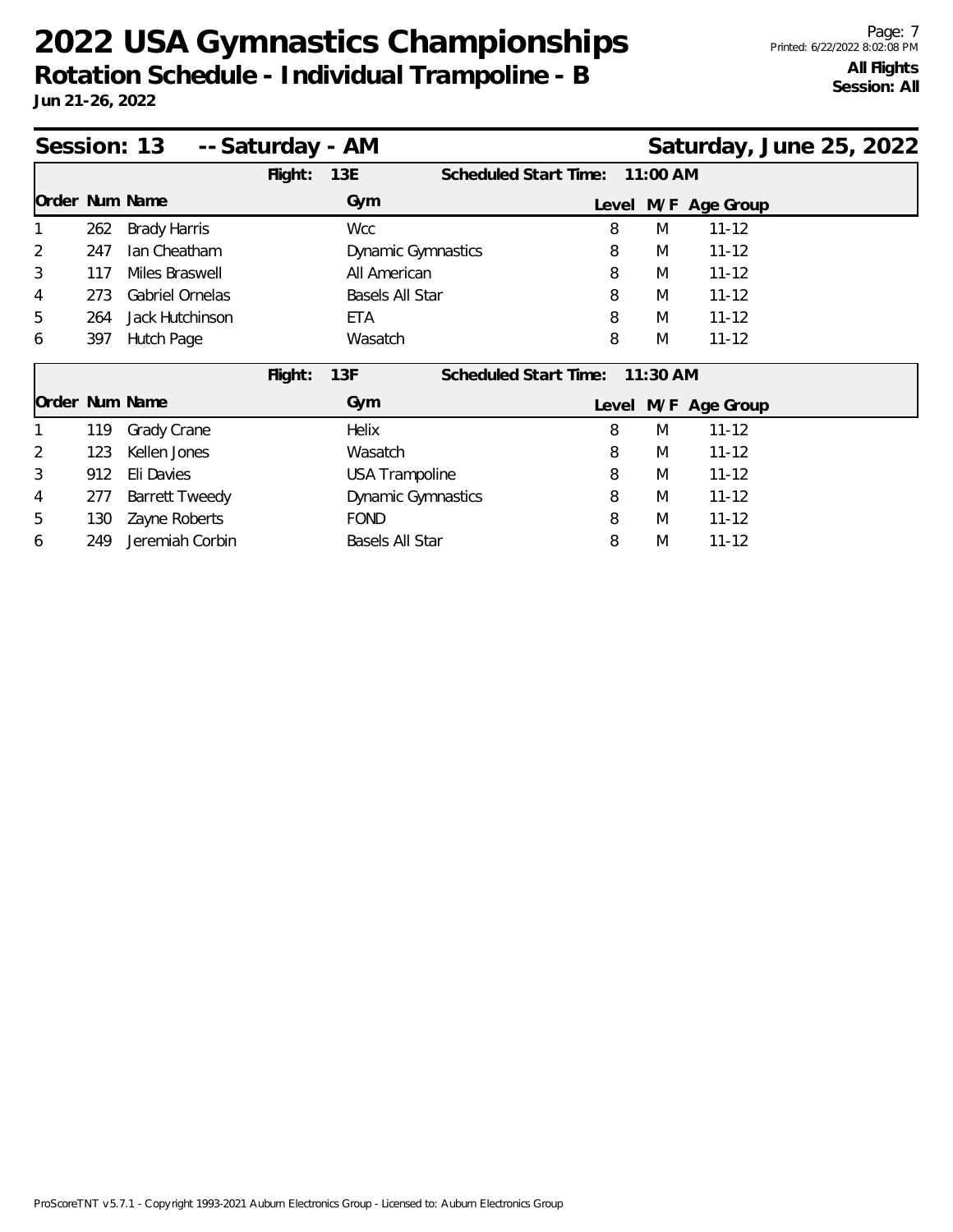| Session: 14    |     |                         |         | -- Saturday- Afternoon     |                               |   |         | Saturday, June 25, 2022 |  |  |
|----------------|-----|-------------------------|---------|----------------------------|-------------------------------|---|---------|-------------------------|--|--|
|                |     |                         | Flight: | 14A                        | Scheduled Start Time:         |   | 2:00 PM |                         |  |  |
|                |     | Order Num Name          |         | Gym                        |                               |   |         | Level M/F Age Group     |  |  |
|                | 127 | Makayla Otto            |         | <b>EXTREME</b>             |                               | 8 | F       | $11 - 12$               |  |  |
| 2              | 274 | Hanna Roby              |         | <b>MGA</b>                 |                               | 8 | F       | $11 - 12$               |  |  |
| 3              | 242 | Brooklyn Biles          |         | <b>MTGA</b>                |                               | 8 | F       | $11 - 12$               |  |  |
| 4              | 824 | Abagail White           |         | <b>LSA</b>                 |                               | 8 | F       | $11 - 12$               |  |  |
| 5              | 267 | Hayden Mathiason        |         | CCT&T                      |                               | 8 | F       | $11 - 12$               |  |  |
| 6              | 129 | Reese Petersen          |         | Wasatch                    |                               | 8 | F       | $11 - 12$               |  |  |
| 7              | 248 | Lakshmi Coffey          |         | Gymnast Factory            |                               | 8 | F       | $11 - 12$               |  |  |
| 8              | 114 | Audrey Barnard          |         | DeVeau's                   |                               | 8 | F       | $11 - 12$               |  |  |
| 9              | 928 | Stella Shuster          |         | <b>Integrity Athletics</b> |                               | 8 | F       | $11 - 12$               |  |  |
|                |     |                         | Flight: | 14B                        | Scheduled Start Time: 2:30 PM |   |         |                         |  |  |
|                |     | Order Num Name          |         | Gym                        |                               |   |         | Level M/F Age Group     |  |  |
|                | 263 | Emilia Harris           |         | CAVU                       |                               | 8 | F       | $11 - 12$               |  |  |
| 2              | 271 | Anna Mordecai           |         | <b>GSTA</b>                |                               | 8 | F       | $11 - 12$               |  |  |
| 3              | 259 | Vida Guerrero           |         | Powerhouse                 |                               | 8 | F       | $11 - 12$               |  |  |
| 4              | 258 | Natalie Gillis          |         | <b>Ultimate Air</b>        |                               | 8 | F       | $11 - 12$               |  |  |
| 5              | 252 | Adalyn Denman           |         | Hangtime TNT               |                               | 8 | F       | $11 - 12$               |  |  |
| 6              | 927 | Luciana Popp            |         | Premier Gymnastics         |                               | 8 | F       | $11 - 12$               |  |  |
| 7              | 253 | Ava Essell              |         | Let It Shine               |                               | 8 | F       | $11 - 12$               |  |  |
| 8              | 278 | Ashton Wilson           |         | <b>MGA</b>                 |                               | 8 | F       | $11 - 12$               |  |  |
| 9              | 254 | Kenia Evans             |         | High Altitude              |                               | 8 | F       | $11 - 12$               |  |  |
| 10             | 261 | Riley Harmon            |         | <b>Ultimate Air</b>        |                               | 8 | F       | $11 - 12$               |  |  |
|                |     |                         | Flight: | <b>14C</b>                 | Scheduled Start Time:         |   | 3:00 PM |                         |  |  |
| Order Num Name |     |                         |         | Gym                        |                               |   |         | Level M/F Age Group     |  |  |
|                | 132 | Adison Ziccardi         |         | Midwest Training           |                               | 8 | F       | $11 - 12$               |  |  |
| 2              | 270 | Ava Merrill             |         | Powerhouse                 |                               | 8 | F       | $11 - 12$               |  |  |
| 3              | 257 | Angelique Gann          |         | Southlake Gymnastics       |                               | 8 | F       | $11 - 12$               |  |  |
| 4              | 822 | <b>Baileigh Hankins</b> |         | <b>Premier Athletics</b>   |                               | 8 | F       | $11 - 12$               |  |  |
| 5              | 911 | Jaida Bullard           |         | Premier Gymnastics         |                               | 8 | F       | $11 - 12$               |  |  |
| 6              | 125 | Jasmine Li              |         | Southlake Gymnastics       |                               | 8 | F       | $11 - 12$               |  |  |
| 7              | 265 | Harper Jamrozy          |         | <b>NVG</b>                 |                               | 8 | F       | $11 - 12$               |  |  |
| 8              | 256 | Caleigh Ganaway         |         | Full Force                 |                               | 8 | F       | $11 - 12$               |  |  |
| 9              | 241 | <b>Isabelle Barros</b>  |         | <b>GSTA</b>                |                               | 8 | F       | $11 - 12$               |  |  |
| 10             | 250 | Amanda Cusson           |         | ETA                        |                               | 8 | F       | $11 - 12$               |  |  |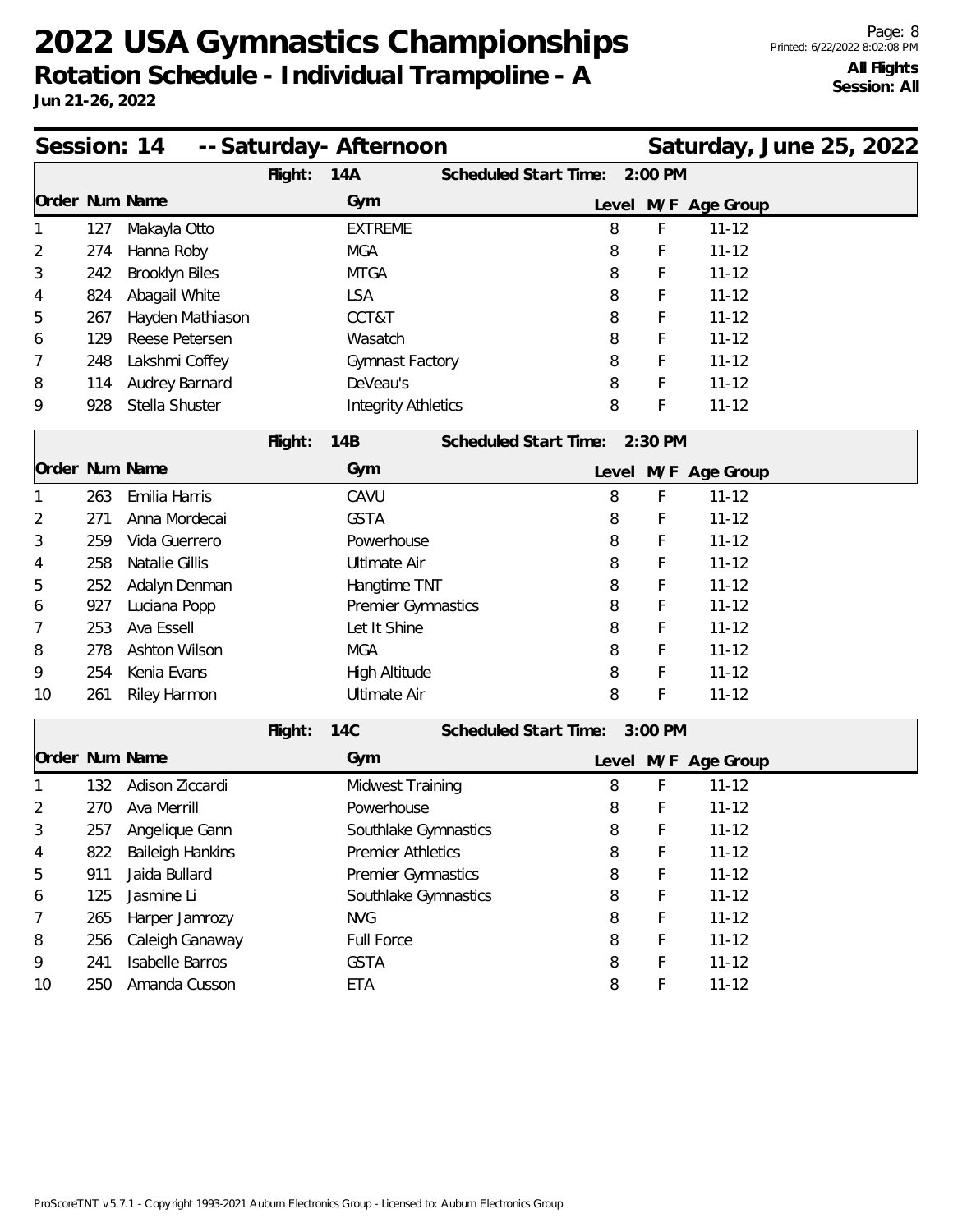|                |     | Session: 14<br>-- Saturday- Afternoon |                                      |   |         | Saturday, June 25, 2022 |  |
|----------------|-----|---------------------------------------|--------------------------------------|---|---------|-------------------------|--|
|                |     | Flight:                               | Scheduled Start Time:<br>14D         |   | 3:30 PM |                         |  |
| Order Num Name |     |                                       | Gym                                  |   |         | Level M/F Age Group     |  |
|                | 131 | Stella Teeter                         | Helix                                | 8 | F       | $11 - 12$               |  |
| 2              | 243 | Kaelyn Borgra                         | Let It Shine                         | 8 | F       | $11 - 12$               |  |
| 3              | 126 | Quinn McCraw                          | Eagle Gymnastics TX                  | 8 | F       | $11 - 12$               |  |
| 4              | 124 | Breckyn Kiefer                        | KCT&T                                | 8 | F       | $11 - 12$               |  |
| 5              | 266 | Vivien Lenart                         | <b>Midwest Training</b>              | 8 | F       | $11 - 12$               |  |
| 6              | 118 | Braylee Brittian Winn                 | All American                         | 8 | F       | $11 - 12$               |  |
| 7              | 272 | Kesli Most                            | <b>Full Force</b>                    | 8 | F       | $11 - 12$               |  |
| 8              | 121 | Kaitlyn Hernandez-Nunez               | Elmwood                              | 8 | F       | $11 - 12$               |  |
| 9              | 260 | Sachita Gupta                         | <b>GSTA</b>                          | 8 | F       | $11 - 12$               |  |
| 10             | 246 | Ellie Browne                          | Let It Shine                         | 8 | F       | $11 - 12$               |  |
|                |     | Flight:                               | 14E<br>Scheduled Start Time: 4:00 PM |   |         |                         |  |
| Order Num Name |     |                                       | Gym                                  |   |         | Level M/F Age Group     |  |
| 1              | 115 | Sadie Bingham                         | High Altitude                        | 8 | F       | $11 - 12$               |  |
| 2              | 116 | Oaklee Boots                          | Flipside                             | 8 | F       | $11 - 12$               |  |
| 3              | 251 | Lily Danley                           | <b>GSTA</b>                          | 8 | F       | $11 - 12$               |  |
| 4              | 122 | Alex Hopkins                          | Legacy Elite                         | 8 | F       | $11 - 12$               |  |
| 5              | 275 | Olivia Stroop                         | <b>Integrity Athletics</b>           | 8 | F       | $11 - 12$               |  |
| 6              | 269 | Kinsley Mcintosh                      | <b>MGA</b>                           | 8 | F       | $11 - 12$               |  |
| 7              | 255 | Emma Farris                           | <b>TEG</b>                           | 8 | F       | $11 - 12$               |  |
| 8              | 245 | Lucy Brezina                          | Gleasons                             | 8 | F       | $11 - 12$               |  |
| 9              | 128 | Priya Page                            | Wasatch                              | 8 | F       | $11 - 12$               |  |
| 10             | 120 | Adalyn Falls                          | TexStar                              | 8 | F       | $11 - 12$               |  |
| 11             | 921 | Brea Joseph                           | <b>TEG</b>                           | 8 | F       | $11 - 12$               |  |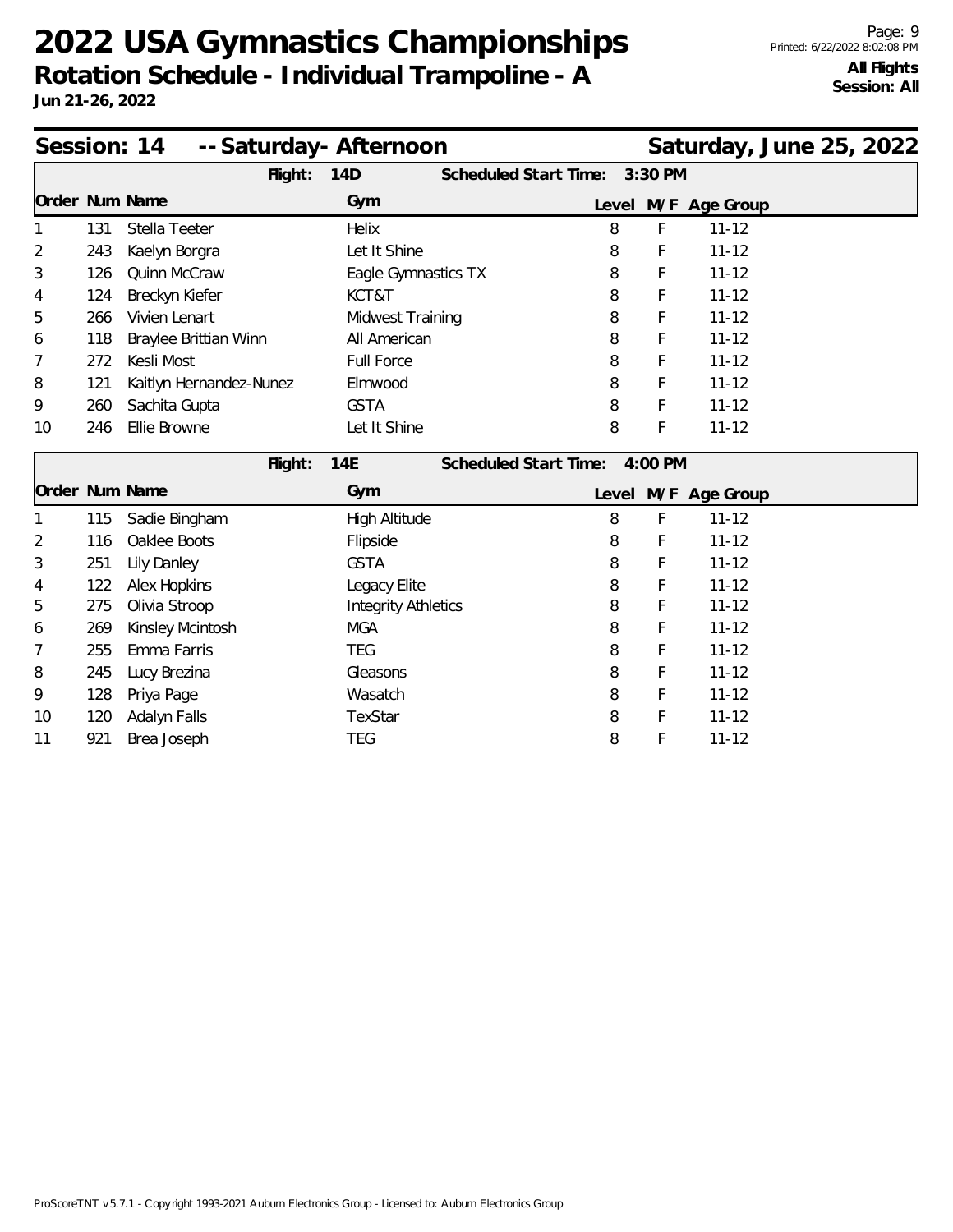| Session: 1     |     |                          | -- Tuesday- AM |                      |                               |       |             |                     | Tuesday, June 21, 2022 |  |
|----------------|-----|--------------------------|----------------|----------------------|-------------------------------|-------|-------------|---------------------|------------------------|--|
|                |     |                          | Flight:        | 1A                   | Scheduled Start Time:         |       | $9:00$ AM   |                     |                        |  |
| Order Num Name |     |                          |                | Gym                  |                               |       |             | Level M/F Age Group |                        |  |
|                | 431 | Raylee DeJesus           |                | High Altitude        |                               | 9     | $\mathsf F$ | $9 - 10$            |                        |  |
| 2              | 463 | Evie Granado             |                | All American         |                               | 9     | F           | $9 - 10$            |                        |  |
| 3              | 553 | Juliana Ralph            |                | <b>MTGA</b>          |                               | 9     | F           | $9 - 10$            |                        |  |
| 4              | 941 | Quinn Peavley            |                | Tataru's Gymnastics  |                               | 9     | F           | $9 - 10$            |                        |  |
| 5              | 464 | Wyatt Otto               |                | <b>EXTREME</b>       |                               | 9     | M           | $9 - 10$            |                        |  |
|                |     |                          | Flight:        | 1B                   | Scheduled Start Time: 9:30 AM |       |             |                     |                        |  |
| Order Num Name |     |                          |                | Gym                  |                               |       |             | Level M/F Age Group |                        |  |
|                | 348 | Aleksandra Spangler      |                | <b>MTGA</b>          |                               | 9     | F           | $11 - 12$           |                        |  |
| 2              | 862 | Caylee Vincent           |                | Hangtime TNT         |                               | 9     | F           | $11 - 12$           |                        |  |
| 3              | 584 | Zarah Lugosi             |                | <b>EWA Prosper</b>   |                               | 9     | F           | $11 - 12$           |                        |  |
| 4              | 160 | Skyy Ellis               |                | Gymagic              |                               | 9     | F           | $11 - 12$           |                        |  |
| 5              | 461 | Hadley Jossart           |                | M and M Gymnastics   |                               | 9     | F           | $11 - 12$           |                        |  |
| 6              | 520 | Kierstyn Bonner          |                | Carolina Elite       |                               | 9     | $\mathsf F$ | $11 - 12$           |                        |  |
| 7              | 527 | Mycah Seyler             |                | Southlake Gymnastics |                               | 9     | F           | $11 - 12$           |                        |  |
|                |     |                          | Flight:        | 1C                   | <b>Scheduled Start Time:</b>  |       | 10:00 AM    |                     |                        |  |
| Order Num Name |     |                          |                | Gym                  |                               |       |             | Level M/F Age Group |                        |  |
|                | 159 | Makenna Dammeier         |                | DeVeau's             |                               | 9     | F           | $11 - 12$           |                        |  |
| 2              | 346 | Annah Dodge              |                | Hangtime TNT         |                               | 9     | F           | $11 - 12$           |                        |  |
| 3              | 347 | Grace Nicosia            |                | <b>ETA</b>           |                               | 9     | F           | $11 - 12$           |                        |  |
| 4              | 412 | Mia Flores               |                | Southlake Gymnastics |                               | 9     | F           | $11 - 12$           |                        |  |
| 5              | 164 | Peija Reed               |                | Air Extreme          |                               | 9     | F           | $11 - 12$           |                        |  |
| 6              | 414 | <b>Tot Mican</b>         |                | K and L Tumbletown   |                               | 9     | $\mathsf F$ | $11 - 12$           |                        |  |
| 7              | 525 | Quinn Luoma              |                | Tumble Tech          |                               | 9     | $\mathsf F$ | $11 - 12$           |                        |  |
|                |     |                          | Flight:        | 1D                   | <b>Scheduled Start Time:</b>  |       | 10:30 AM    |                     |                        |  |
| Order Num Name |     |                          |                | Gym                  |                               | Level |             | M/F Age Group       |                        |  |
| 1              | 415 | Sydney Rosen             |                | ETA                  |                               | 9     | F           | $11 - 12$           |                        |  |
| 2              | 936 | <b>Audrey Hinton</b>     |                | Zia Elite Gymnastics |                               | 9     | F           | $11 - 12$           |                        |  |
| 3              | 618 | Avery Schmidt            |                | Wasatch              |                               | 9     | F           | $11 - 12$           |                        |  |
| 4              | 526 | Claudia Pulgar           |                | Tataru's Gymnastics  |                               | 9     | F           | $11 - 12$           |                        |  |
| 5              | 524 | Madi Hubbard Hubbard     |                | K and L Tumbletown   |                               | 9     | F           | $11 - 12$           |                        |  |
| 6              | 163 | Parker Rasor             |                | Air Extreme          |                               | 9     | F           | $11 - 12$           |                        |  |
| 7              | 165 | Tova Vayner-Vishnubhotla |                | Gymnast Factory      |                               | 9     | F           | $11 - 12$           |                        |  |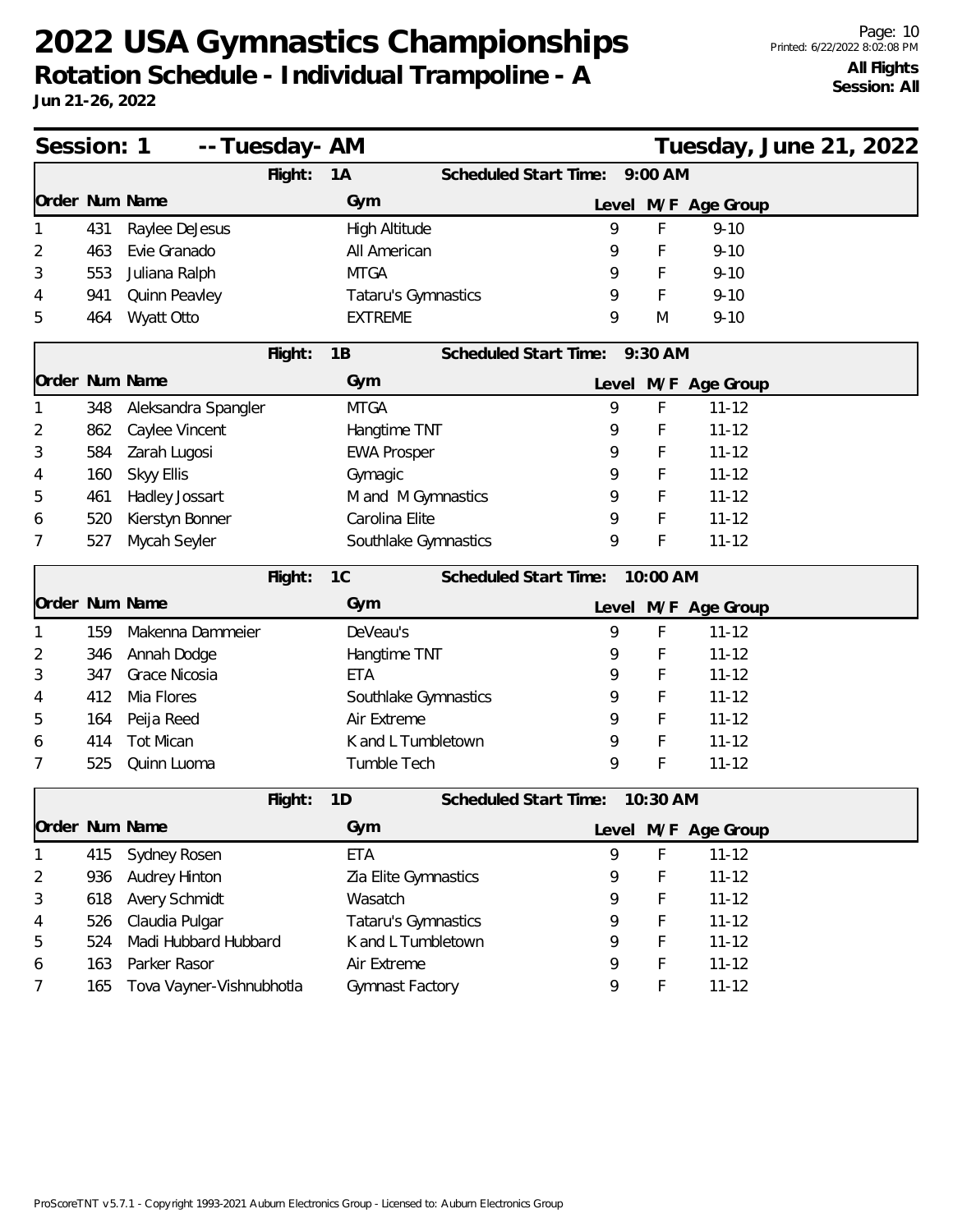| Session: 1     |     |                    | -- Tuesday- AM |                           |                              |   |            |                     | Tuesday, June 21, 2022 |  |
|----------------|-----|--------------------|----------------|---------------------------|------------------------------|---|------------|---------------------|------------------------|--|
|                |     |                    | Flight:        | 1E                        | <b>Scheduled Start Time:</b> |   | $11:00$ AM |                     |                        |  |
| Order Num Name |     |                    |                | Gym                       |                              |   |            | Level M/F Age Group |                        |  |
|                | 162 | Casen Kim          |                | Eagle Gymnastics TX       |                              | 9 | M          | $11 - 12$           |                        |  |
| 2              | 410 | Jeremiah Anthony   |                | <b>Dynamic Gymnastics</b> |                              | 9 | M          | $11 - 12$           |                        |  |
| 3              | 519 | Sam Andersen       |                | Wasatch                   |                              | 9 | M          | $11 - 12$           |                        |  |
| 4              | 522 | Matteo Giove       |                | Ultimate Air              |                              | 9 | M          | $11 - 12$           |                        |  |
| 5              | 413 | Calder Kong        |                | Silver Stars              |                              | 9 | M          | $11 - 12$           |                        |  |
| 6              | 521 | Sebastian Gallardo |                | Powerhouse                |                              | 9 | M          | $11 - 12$           |                        |  |
| 7              | 411 | Alex Burst         |                | Flipside                  |                              | 9 | M          | $11 - 12$           |                        |  |
| 8              | 523 | Layton Horner      |                | Flip Factory              |                              | 9 | M          | $11 - 12$           |                        |  |
| 9              | 161 | Graham Foreman     |                | Hangtime TNT              |                              | 9 | M          | $11 - 12$           |                        |  |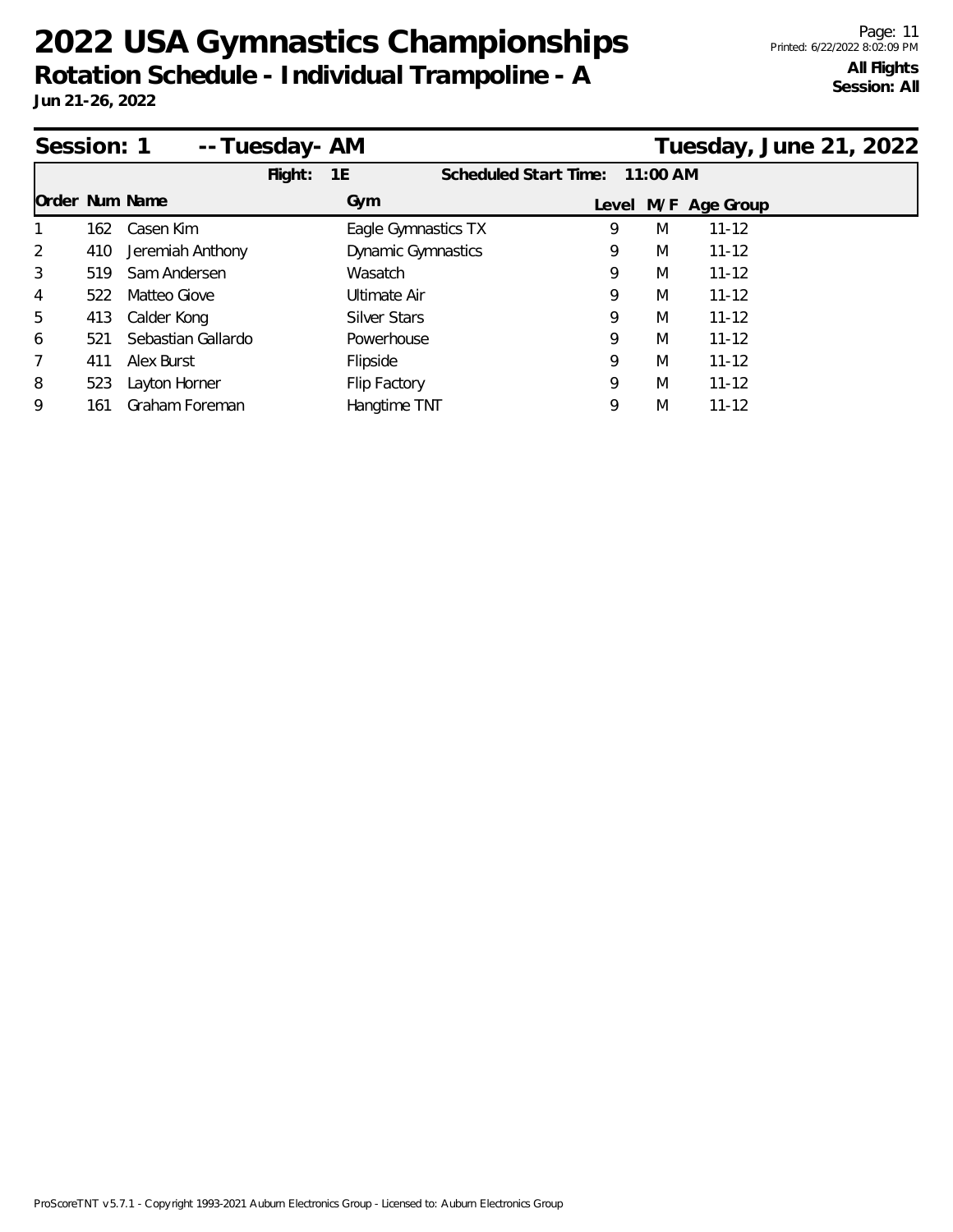|                | Session: 1<br>-- Tuesday- AM<br>Tuesday, June 21, 2022<br>$9:00$ AM |                  |         |                  |                               |  |          |                     |  |  |  |
|----------------|---------------------------------------------------------------------|------------------|---------|------------------|-------------------------------|--|----------|---------------------|--|--|--|
|                |                                                                     |                  | Flight: | 1A               | <b>Scheduled Start Time:</b>  |  |          |                     |  |  |  |
| Order Num Name |                                                                     |                  |         | Gym              |                               |  |          | Level M/F Age Group |  |  |  |
|                | 603                                                                 | Lexi Arredondo   |         | Midwest Training | 10                            |  | F        | <b>10U</b>          |  |  |  |
| 2              | 604                                                                 | Lexie Schreiner  |         | Flipside         | 10                            |  | F        | <b>10U</b>          |  |  |  |
| 3              | 640                                                                 | Kyryl Skotarenko |         | Suncoast T&T     | 10                            |  | M        | $11 - 12$           |  |  |  |
| 4              | 814                                                                 | Michael Sofia    |         | Flip Factory     | 10                            |  | M        | $11 - 12$           |  |  |  |
|                |                                                                     |                  | Flight: | 1B               | Scheduled Start Time: 9:30 AM |  |          |                     |  |  |  |
| Order Num Name |                                                                     |                  |         | Gym              |                               |  |          | Level M/F Age Group |  |  |  |
|                | 564                                                                 | Nora Simmonds    |         | <b>GSTA</b>      | 10                            |  | F        | $11 - 12$           |  |  |  |
| 2              | 605                                                                 | Neila Johnson    |         | Wasatch          | 10                            |  | F        | $11 - 12$           |  |  |  |
| 3              | 588                                                                 | Eva Sultanov     |         | World Elite      | 10                            |  | F        | $11 - 12$           |  |  |  |
| 4              | 587                                                                 | Sophia Patterson |         | <b>ETA</b>       | 10                            |  | F        | $11 - 12$           |  |  |  |
| 5              | 563                                                                 | Meah Kelley      |         | Carolina Elite   | 10                            |  | F        | $11 - 12$           |  |  |  |
| 6              | 638                                                                 | Abby Lim         |         | CAVU             | 10                            |  | F        | $11 - 12$           |  |  |  |
|                |                                                                     |                  | Flight: | 1C               | <b>Scheduled Start Time:</b>  |  | 10:00 AM |                     |  |  |  |
| Order Num Name |                                                                     |                  |         | Gym              |                               |  |          | Level M/F Age Group |  |  |  |
|                | 436                                                                 | Kenadie Bohannon |         | <b>ETA</b>       | 10                            |  | F        | $11 - 12$           |  |  |  |
| 2              | 437                                                                 | Eva Zambo        |         | Midwest Training | 10                            |  | F        | $11 - 12$           |  |  |  |
| 3              | 637                                                                 | Lexie Cusson     |         | <b>ETA</b>       | 10                            |  | F        | $11 - 12$           |  |  |  |
| 4              | 355                                                                 | Olive Clay       |         | Gymagic          | 10                            |  | F        | $11 - 12$           |  |  |  |
| 5              | 561                                                                 | Noiella Caruso   |         | <b>GSTA</b>      | 10                            |  | F        | $11 - 12$           |  |  |  |
| 6              | 639                                                                 | Sophie Salvado   |         | <b>ETA</b>       | 10                            |  | F        | $11 - 12$           |  |  |  |
| 7              | 606                                                                 | Ainslee Kline    |         | Flipside         | 10                            |  | F        | $11 - 12$           |  |  |  |
| 8              | 562                                                                 | Callie Fatjo     |         | <b>ETA</b>       | 10                            |  | F        | $11 - 12$           |  |  |  |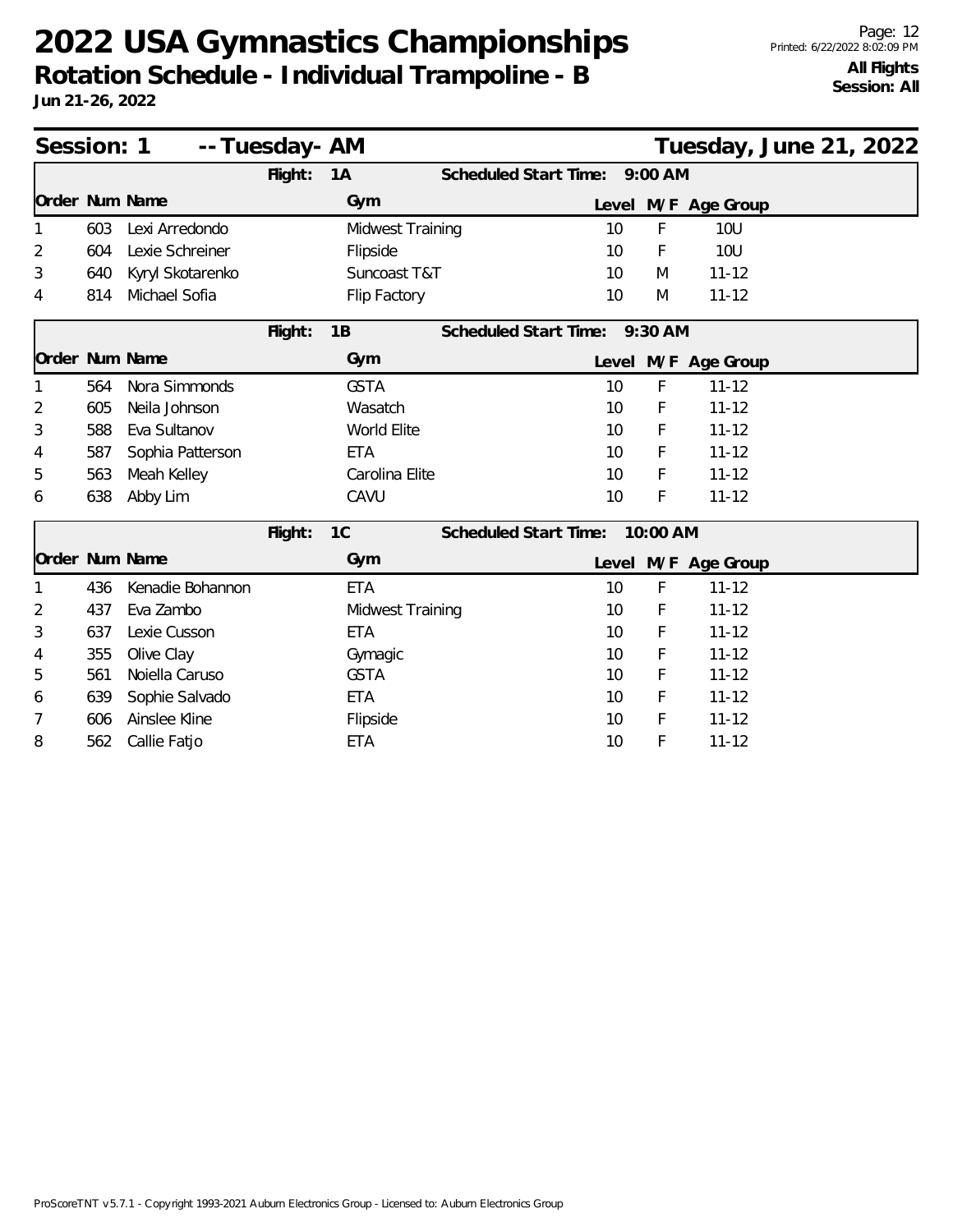| Session: 2     |     |                          |         | -- Tuesday- Afternoon      |                       |       |           |                     | Tuesday, June 21, 2022 |  |
|----------------|-----|--------------------------|---------|----------------------------|-----------------------|-------|-----------|---------------------|------------------------|--|
|                |     |                          | Flight: | 2A                         | Scheduled Start Time: |       | 1:00 PM   |                     |                        |  |
| Order Num Name |     |                          |         | Gym                        |                       | Level |           | M/F Age Group       |                        |  |
|                | 533 | Sophia Han               |         | CAVU                       |                       | 9     | F         | $13 - 14$           |                        |  |
| 2              | 349 | Leah Compton             |         | Carolina Elite             |                       | 9     | F         | $13 - 14$           |                        |  |
| 3              | 540 | Ayla Paper               |         | Gleasons                   |                       | 9     | F         | $13 - 14$           |                        |  |
| 4              | 932 | Sabine Balentine         |         | <b>USA Trampoline</b>      |                       | 9     | F         | $13 - 14$           |                        |  |
| 5              | 534 | Shaeya Johnson           |         | <b>Stars Gymnastics</b>    |                       | 9     | F         | $13 - 14$           |                        |  |
| 6              | 426 | Ainsley Tornow           |         | Wasatch                    |                       | 9     | F         | $13 - 14$           |                        |  |
| 7              | 538 | Naomi McGinnis           |         | <b>Dulles Gymnastics</b>   |                       | 9     | F         | $13 - 14$           |                        |  |
| 8              | 427 | Allisyn Weiss            |         | Skywalkers                 |                       | 9     | F         | $13 - 14$           |                        |  |
| 9              | 528 | Caitlyn Akina            |         | <b>Integrity Athletics</b> |                       | 9     | F         | $13 - 14$           |                        |  |
|                |     |                          | Flight: | 2B                         | Scheduled Start Time: |       | $1:30$ PM |                     |                        |  |
| Order Num Name |     |                          |         | Gym                        |                       |       |           | Level M/F Age Group |                        |  |
|                | 429 | Rainin Wilkins           |         | 3T1                        |                       | 9     | F         | $13 - 14$           |                        |  |
| 2              | 352 | Alley McGaugh            |         | Let It Shine               |                       | 9     | F         | $13 - 14$           |                        |  |
| 3              | 354 | Chloe Zamora             |         | Airborne Colorado          |                       | 9     | F         | $13 - 14$           |                        |  |
| 4              | 586 | Alondra Mercado          |         | Tataru's Gymnastics        |                       | 9     | F         | $13 - 14$           |                        |  |
| ხ              | 943 | Allison Vielman-Alvarado |         | <b>Fairland Gymnastics</b> |                       | 9     | F         | $13 - 14$           |                        |  |
| 6              | 934 | <b>Claire Elliott</b>    |         | Tataru's Gymnastics        |                       | 9     | F         | $13 - 14$           |                        |  |
| 7              | 619 | Cassidy Jenkins          |         | Rocky Mountain             |                       | 9     | F         | $13 - 14$           |                        |  |
|                |     |                          | Flight: | 2C                         | Scheduled Start Time: |       | $2:00$ PM |                     |                        |  |
| Order Num Name |     |                          |         | Gym                        |                       |       |           | Level M/F Age Group |                        |  |
|                | 531 | Isabella Filosa          |         | CAVU                       |                       | 9     | F         | $13 - 14$           |                        |  |
| 2              | 536 | Harper Lunde             |         | <b>Silver Stars</b>        |                       | 9     | F         | $13 - 14$           |                        |  |
| 3              | 860 | Rylan Berry              |         | <b>OXT</b>                 |                       | 9     | F         | $13 - 14$           |                        |  |
| 4              | 350 | Payton Lewis             |         | Gleasons                   |                       | 9     | F         | $13 - 14$           |                        |  |
| 5              | 542 | Carter Ray               |         | TexStar                    |                       | 9     | F         | $13 - 14$           |                        |  |
| 6              | 170 | Chayce Welborn           |         | Upsidedowners              |                       | 9     | F         | $13 - 14$           |                        |  |
|                |     |                          | Flight: | 2D                         | Scheduled Start Time: |       | $2:30$ PM |                     |                        |  |
| Order Num Name |     |                          |         | Gym                        |                       | Level |           | M/F Age Group       |                        |  |
|                | 168 | Shelby Rivas             |         | Upsidedowners              |                       | 9     | F         | $13 - 14$           |                        |  |
| 2              | 416 | Maya Andrew              |         | World Elite                |                       | 9     | F         | $13 - 14$           |                        |  |
| 3              | 417 | Maya Dewitt              |         | <b>IKG</b>                 |                       | 9     | F         | $13 - 14$           |                        |  |
| 4              | 546 | Julia Tambor             |         | CAVU                       |                       | 9     | F         | $13 - 14$           |                        |  |
| 5              | 551 | Kamden Wiskow            |         | Southlake Gymnastics       |                       | 9     | F         | $13 - 14$           |                        |  |
| 6              | 530 | Maggie Danley            |         | <b>GSTA</b>                |                       | 9     | F         | $13 - 14$           |                        |  |
| 7              | 541 | Avery Ramm               |         | Tumble Tech                |                       | 9     | F         | $13 - 14$           |                        |  |
| 8              | 942 | Autumn Taylor            |         | Southlake Gymnastics       |                       | 9     | F         | $13 - 14$           |                        |  |
| 9              | 529 | Maggie Bautzmann         |         | <b>NVG</b>                 |                       | 9     | F         | $13 - 14$           |                        |  |
|                |     |                          |         |                            |                       |       |           |                     |                        |  |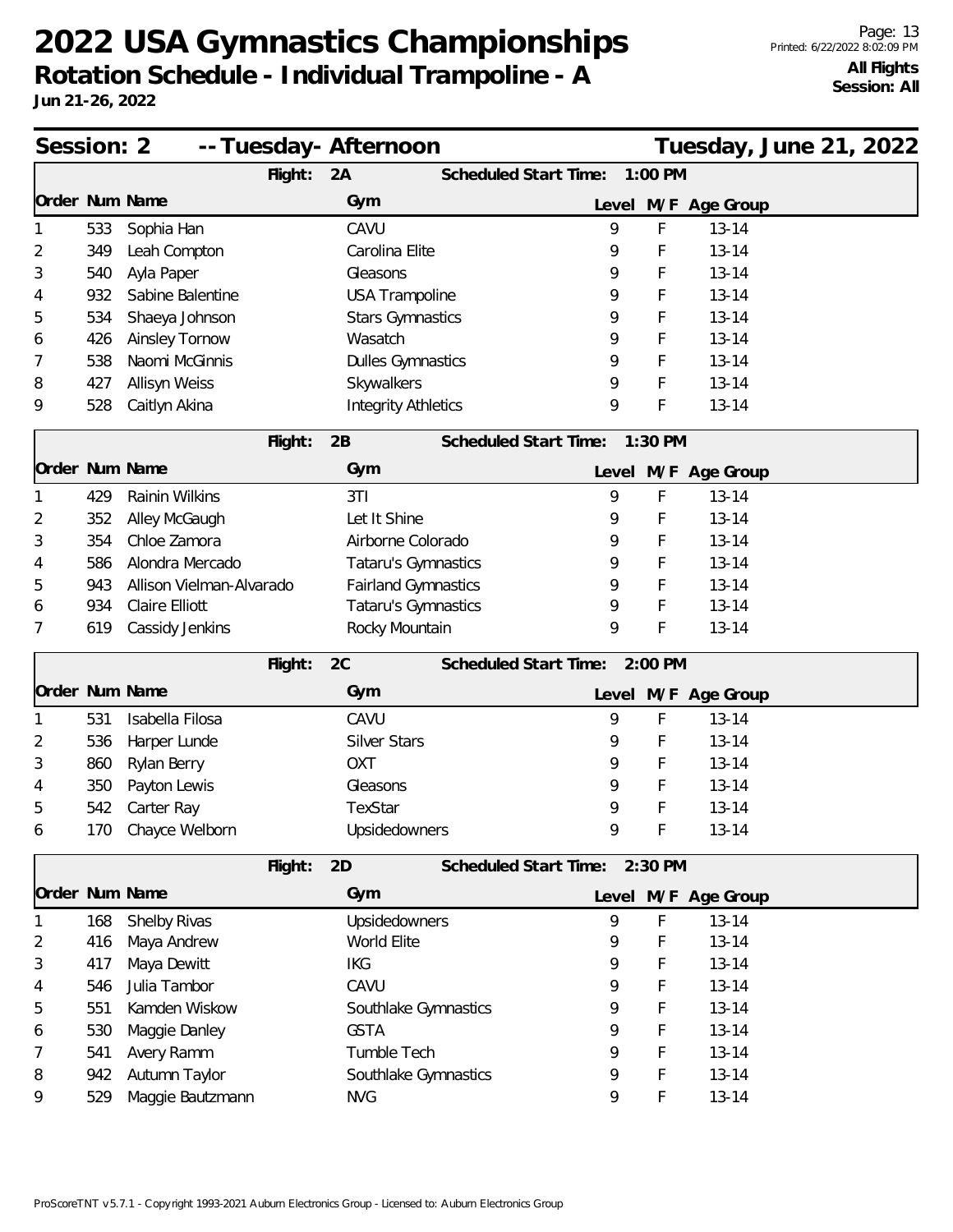| Session: 2     |     |                 |         | --Tuesday-Afternoon |                       |   |           |                     | Tuesday, June 21, 2022 |
|----------------|-----|-----------------|---------|---------------------|-----------------------|---|-----------|---------------------|------------------------|
|                |     |                 | Flight: | 2E                  | Scheduled Start Time: |   | $3:00$ PM |                     |                        |
| Order Num Name |     |                 |         | Gym                 |                       |   |           | Level M/F Age Group |                        |
| $\mathbf{1}$   | 419 | Jessica Jordan  |         | Wasatch             |                       | 9 | F.        | $13 - 14$           |                        |
| 2              | 420 | Aidyn McClain   |         | CTR.                |                       | 9 | <b>F</b>  | $13 - 14$           |                        |
| 3              | 166 | Lily Byler      |         | T&T Express         |                       | 9 | F         | $13 - 14$           |                        |
| $\overline{4}$ | 478 | Rocki Cook      |         | Eagle Gymnastics TX |                       | 9 | F.        | $13 - 14$           |                        |
| 5              | 423 | Londyn Segura   |         | T&T Express         |                       | Q | F         | $13 - 14$           |                        |
| 6              | 167 | Addie Cromer    |         | <b>StarMakers</b>   |                       | 9 | н.        | $13 - 14$           |                        |
| $\overline{7}$ | 424 | Saylor Sorensen |         | Wasatch             |                       | Q |           | $13 - 14$           |                        |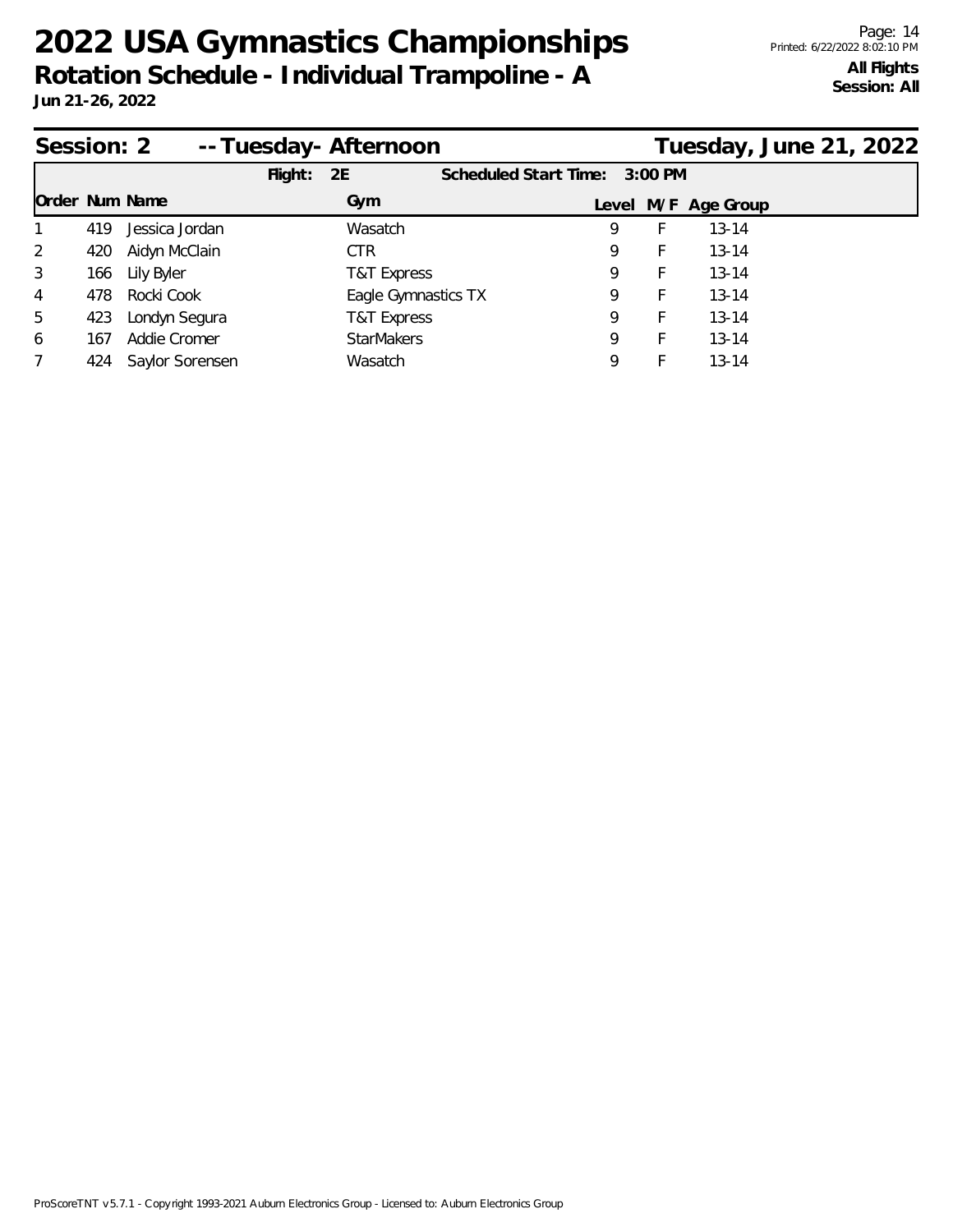| Session: 2     |     |                       |         | -- Tuesday- Afternoon      |                               |       |         |                     | Tuesday, June 21, 2022 |  |
|----------------|-----|-----------------------|---------|----------------------------|-------------------------------|-------|---------|---------------------|------------------------|--|
|                |     |                       | Flight: | 2A                         | <b>Scheduled Start Time:</b>  |       | 1:00 PM |                     |                        |  |
| Order Num Name |     |                       |         | Gym                        |                               | Level |         | M/F Age Group       |                        |  |
| 1              | 609 | Allison McMurray      |         | Flipside                   |                               | 10    | F       | $13 - 14$           |                        |  |
| 2              | 863 | Hannah Scott          |         | <b>TEG</b>                 |                               | 10    | F       | $13 - 14$           |                        |  |
| 3              | 641 | Sarah Bruno           |         | <b>ETA</b>                 |                               | 10    | F       | $13 - 14$           |                        |  |
| 4              | 645 | Keira Porzel          |         | <b>Silver Stars</b>        |                               | 10    | F       | $13 - 14$           |                        |  |
| 5              | 438 | Adriana Baca          |         | <b>Midwest Training</b>    |                               | 10    | F       | $13 - 14$           |                        |  |
| 6              | 644 | Abby Houser           |         | <b>Integrity Athletics</b> |                               | 10    | F       | $13 - 14$           |                        |  |
| 7              | 590 | Lynkoln Farling       |         | <b>NVG</b>                 |                               | 10    | F       | $13 - 14$           |                        |  |
| 8              | 643 | Jenny Girbert         |         | Tataru's Gymnastics        |                               | 10    | F       | $13 - 14$           |                        |  |
| 9              | 646 | Kate Ragan            |         | <b>EWA Prosper</b>         |                               | 10    | F       | $13 - 14$           |                        |  |
|                |     |                       | Flight: | 2B                         | Scheduled Start Time: 1:30 PM |       |         |                     |                        |  |
| Order Num Name |     |                       |         | Gym                        |                               |       |         | Level M/F Age Group |                        |  |
| 1              | 568 | Madeline Zink         |         | <b>ETA</b>                 |                               | 10    | F       | $13 - 14$           |                        |  |
| 2              | 566 | Kylie Ortiz           |         | <b>Full Force</b>          |                               | 10    | F       | $13 - 14$           |                        |  |
| 3              | 466 | Aubrey Kurczewski     |         | <b>Midwest Training</b>    |                               | 10    | F       | $13 - 14$           |                        |  |
| 4              | 356 | Brooklyn Chapman      |         | 3T1                        |                               | 10    | F       | $13 - 14$           |                        |  |
| 5              | 591 | Addison Karagias      |         | <b>Midwest Training</b>    |                               | 10    | F       | $13 - 14$           |                        |  |
| 6              | 467 | Althea Zinmer         |         | <b>Midwest Training</b>    |                               | 10    | F       | $13 - 14$           |                        |  |
| 7              | 608 | Rylee Kuhn            |         | <b>TCT</b>                 |                               | 10    | F       | $13 - 14$           |                        |  |
| 8              | 648 | Leah Tubbs            |         | Tumble Tech                |                               | 10    | F       | $13 - 14$           |                        |  |
|                |     |                       | Flight: | 2C                         | Scheduled Start Time: 2:00 PM |       |         |                     |                        |  |
| Order Num Name |     |                       |         | Gym                        |                               |       |         | Level M/F Age Group |                        |  |
| 1              | 565 | Bennett Lamon Scott   |         | Gleasons                   |                               | 10    | M       | $13 - 14$           |                        |  |
| 2              | 607 | Kai Fujii             |         | Desert Gymcats             |                               | 10    | M       | $13 - 14$           |                        |  |
| 3              | 642 | <b>Boden Courtney</b> |         | <b>NVG</b>                 |                               | 10    | M       | $13 - 14$           |                        |  |
| 4              | 439 | Ryan Mantel           |         | Gymnast Factory            |                               | 10    | M       | $13 - 14$           |                        |  |
| 5              | 589 | Clayton Choy          |         | <b>Champions Westlake</b>  |                               | 10    | M       | $13 - 14$           |                        |  |
| 6              | 610 | Mason Sargel          |         | <b>Integrity Athletics</b> |                               | 10    | M       | $13 - 14$           |                        |  |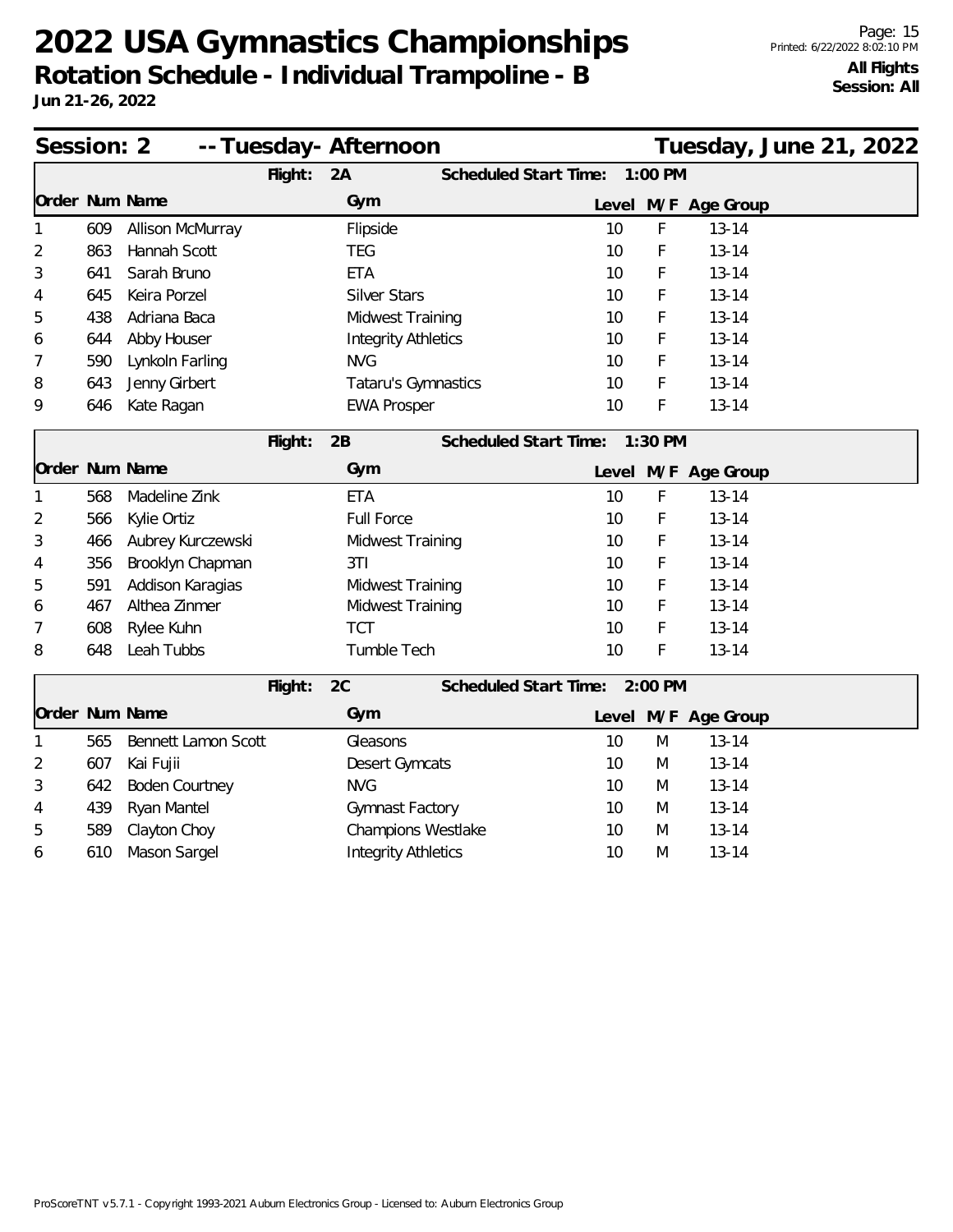| Session: 4     |     |                      |         | -- Wednesday- AM            | Wednesday, June 22, 2022          |  |
|----------------|-----|----------------------|---------|-----------------------------|-----------------------------------|--|
|                |     |                      | Flight: | 4A                          | 9:00 AM<br>Scheduled Start Time:  |  |
|                |     | Order Num Name       |         | Gym                         | M/F Age Group<br>Level            |  |
|                | 935 | Sophie Galouzis      |         | <b>USA Trampoline</b>       | 9<br>F<br>$15+$                   |  |
| 2              | 405 | Abigail Garcia       |         | Skywalkers                  | F<br>$15+$<br>9                   |  |
| 3              | 496 | Amy Hopkins          |         | Legacy Elite                | F<br>$15+$<br>9                   |  |
| 4              | 508 | Julija Mulholland    |         | <b>Gymfinity Gymnastics</b> | F<br>9<br>$15+$                   |  |
| 5              | 403 | Olivia Delph         |         | <b>USA Dynamites</b>        | 9<br>F<br>$15+$                   |  |
| 6              | 458 | <b>Aislinn Hayes</b> |         | Twiststars                  | F<br>9<br>$15+$                   |  |
| 7              | 401 | Maya Anderson        |         | Skywalkers                  | F<br>9<br>$15+$                   |  |
| 8              | 408 | Ella Rose            |         | Technique                   | 9<br>F<br>$15+$                   |  |
| 9              | 516 | Ella Vivona          |         | CAVU                        | F<br>9<br>$15+$                   |  |
|                |     |                      | Flight: | 4B                          | Scheduled Start Time: 9:30 AM     |  |
| Order Num Name |     |                      |         | Gym                         | Level M/F Age Group               |  |
|                | 517 | Sara Whitener        |         | <b>Ultimate Air</b>         | 9<br>F<br>$15+$                   |  |
| 2              | 499 | Rebekah Judd         |         | <b>Black Diamond-PC</b>     | F<br>9<br>$15+$                   |  |
| 3              | 490 | Olivia Carlson       |         | Skywalkers                  | F<br>$15+$<br>9                   |  |
| 4              | 861 | Morgan Murphy        |         | <b>OXT</b>                  | F<br>$15+$<br>9                   |  |
| 5              | 488 | Kiera Blake          |         | Upsidedowners               | F<br>$15+$<br>9                   |  |
| 6              | 505 | Abby McGregor        |         | Vargas Academy              | F<br>9<br>$15+$                   |  |
| 7              | 502 | Abby Liesman         |         | Powerhouse                  | F<br>9<br>$15+$                   |  |
| 8              | 409 | Regan Stefanoni      |         | <b>TCT</b>                  | 9<br>F<br>$15+$                   |  |
|                |     |                      | Flight: | 4C                          | Scheduled Start Time:<br>10:00 AM |  |
|                |     | Order Num Name       |         | Gym                         | Level M/F Age Group               |  |
|                | 342 | Erin Grace           |         | <b>Fairland Gymnastics</b>  | F<br>9<br>$15+$                   |  |
| 2              | 507 | Maleah Morris        |         | Skywalkers                  | F<br>$15+$<br>9                   |  |
| 3              | 407 | Danica Lopez         |         | Team Legacy                 | F<br>$15+$<br>9                   |  |
| 4              | 459 | Shay Payton          |         | Wasatch                     | F<br>9<br>$15+$                   |  |
| ხ              | 933 | Alexandra Cooper     |         | <b>USA Trampoline</b>       | 9<br>$15+$<br>Ł                   |  |
| 6              | 341 | Moreah Fajerski      |         | <b>STLE</b>                 | $15+$<br>9<br>F                   |  |
| 7              | 404 | Kerry Driscoll       |         | <b>Stars Gymnastics</b>     | 9<br>F<br>$15+$                   |  |
| 8              | 509 | Alyssa Nall          |         | <b>USA Dynamites</b>        | F<br>9<br>$15+$                   |  |
|                |     |                      | Flight: | 4D                          | Scheduled Start Time:<br>10:30 AM |  |
|                |     | Order Num Name       |         | Gym                         | Level M/F Age Group               |  |
|                | 492 | Suhani Daw           |         | Airborne Colorado           | 9<br>F<br>$15+$                   |  |
| 2              | 460 | Leah Uetrecht        |         | <b>High Energy</b>          | $15+$<br>9<br>F                   |  |
| 3              | 406 | Miranda Goodnight    |         | Airbenders                  | 9<br>F<br>$15+$                   |  |
| 4              | 826 | Alaina Osborn        |         | <b>Premier Athletics</b>    | F<br>9<br>$15+$                   |  |
| 5              | 489 | Madison Brooks       |         | DeVeau's                    | 9<br>F<br>$15+$                   |  |
| 6              | 493 | Kirsten Dudley       |         | <b>Black Diamond-PC</b>     | 9<br>F<br>$15+$                   |  |
| 7              | 602 | Kamri Durbin         |         | Edge Sports                 | $15+$<br>9<br>F                   |  |
| 8              | 510 | Olivia Oliver        |         | <b>Stars Gymnastics</b>     | 9<br>F<br>$15+$                   |  |
| 9              | 157 | Trista Morgan        |         | <b>High Energy</b>          | F<br>9<br>$15+$                   |  |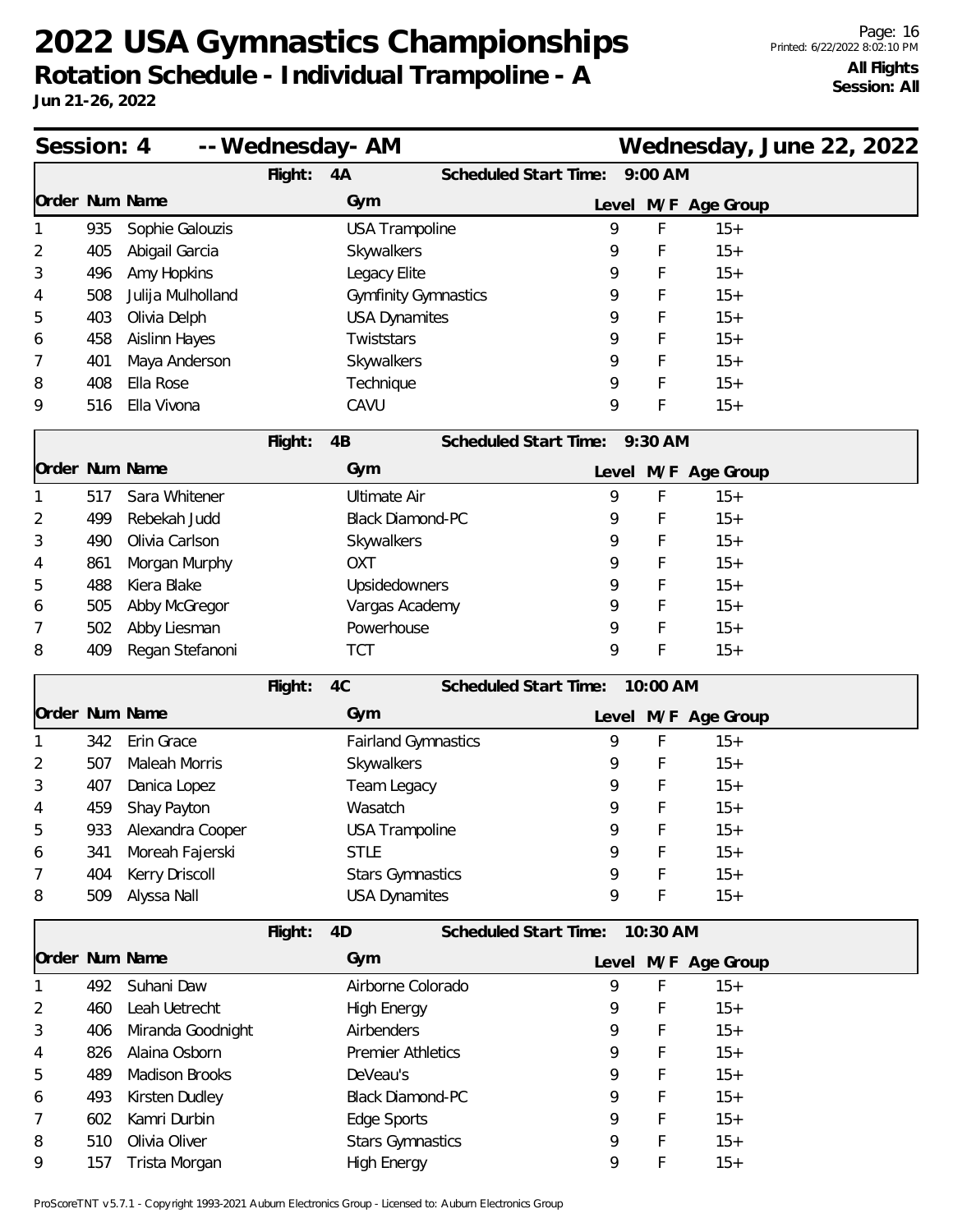| Session: 4     |     |                               |         | -- Wednesday- AM        |                       |       |            |               | Wednesday, June 22, 2022 |  |
|----------------|-----|-------------------------------|---------|-------------------------|-----------------------|-------|------------|---------------|--------------------------|--|
|                |     |                               | Flight: | 4E                      | Scheduled Start Time: |       | 11:00 AM   |               |                          |  |
| Order Num Name |     |                               |         | Gym                     |                       | Level |            | M/F Age Group |                          |  |
|                | 729 | Brooke Lewis                  |         | <b>Action Athletics</b> |                       | 9     | F          | $15+$         |                          |  |
| 2              | 620 | Akela Magee                   |         | Edge Sports             |                       | 9     | F          | $15+$         |                          |  |
| 3              | 457 | McKayla DeRuyter              |         | World Elite             |                       | 9     | F          | $15+$         |                          |  |
| 4              | 158 | Ava Sicard                    |         | <b>High Energy</b>      |                       | 9     | F          | $15+$         |                          |  |
| 5              | 512 | Gabbie Roznovsky              |         | K and L Tumbletown      |                       | 9     | F          | $15+$         |                          |  |
|                |     |                               | Flight: | 4F                      | Scheduled Start Time: |       | $11:30$ AM |               |                          |  |
| Order Num Name |     |                               |         | Gym                     |                       | Level |            | M/F Age Group |                          |  |
|                | 491 | Laney Cooper                  |         | Skywalkers              |                       | 9     | F          | $15+$         |                          |  |
| 2              | 514 | <b>Taylor Stewart-Beavers</b> |         | <b>MTGA</b>             |                       | 9     | F          | $15+$         |                          |  |
| 3              | 344 | Laura Kimmell                 |         | Hi-Flyers T&T           |                       | 9     | F          | $15+$         |                          |  |
| 4              | 498 | Hayley Hubert                 |         | <b>High Energy</b>      |                       | 9     | F          | $15+$         |                          |  |
| 5              | 515 | Teghan Theile                 |         | Suncoast T&T            |                       | 9     | F          | $15+$         |                          |  |
| 6              | 402 | Lily Christensen              |         | <b>Black Diamond-PC</b> |                       | 9     | F          | $15+$         |                          |  |
|                | 513 | Abby Spencer                  |         | <b>Black Diamond-PC</b> |                       | 9     | F          | $15+$         |                          |  |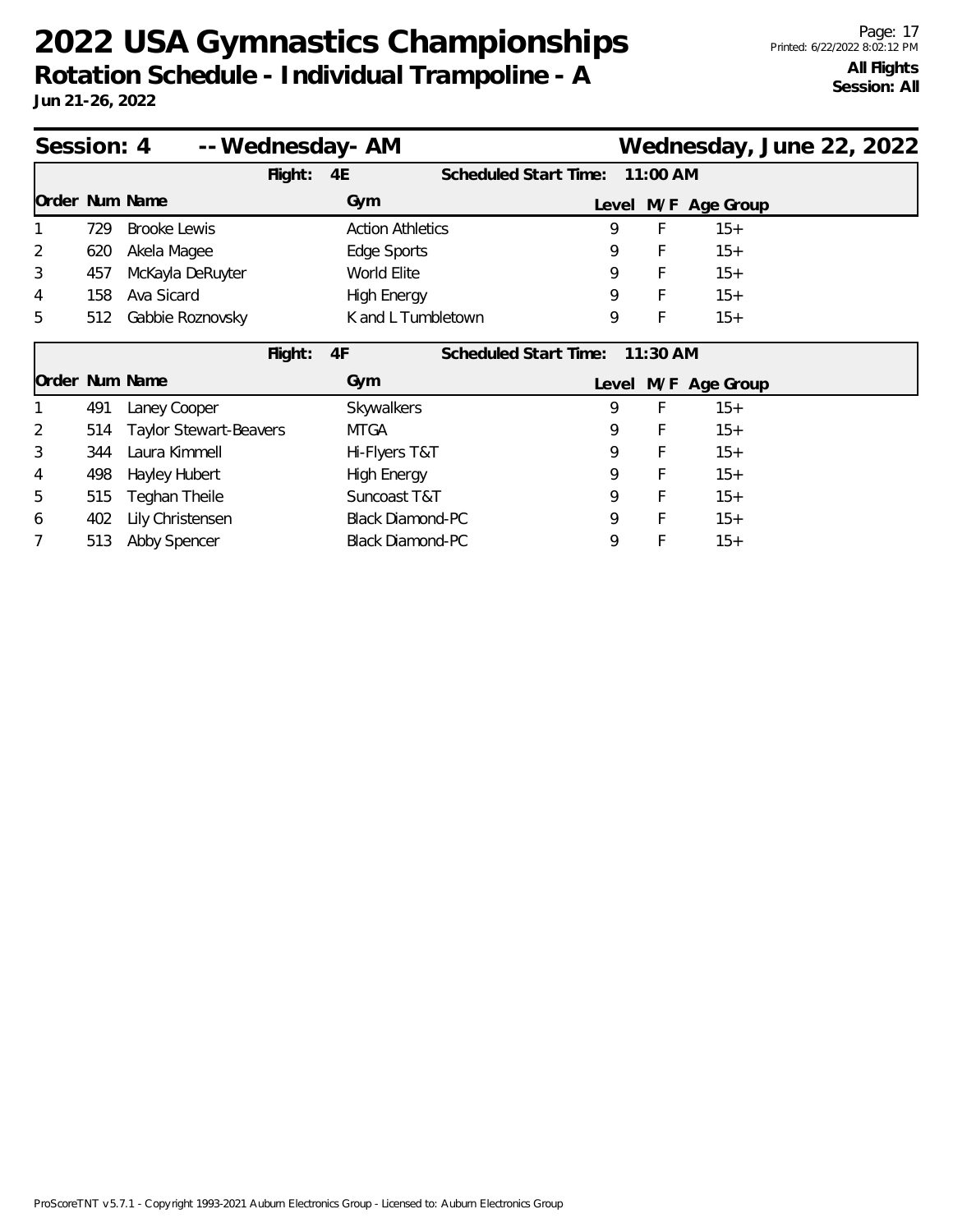| Session: 4 |     |                     | -- Wednesday- AM                               |                            |  |                              |          |                     | Wednesday, June 22, 2022 |  |
|------------|-----|---------------------|------------------------------------------------|----------------------------|--|------------------------------|----------|---------------------|--------------------------|--|
|            |     |                     | Flight:                                        | 4A                         |  | Scheduled Start Time:        | 9:00 AM  |                     |                          |  |
|            |     | Order Num Name      |                                                | Gym                        |  |                              |          | Level M/F Age Group |                          |  |
| 1          | 654 | Mia Garcia          |                                                | Tumble Tech                |  | 10                           | F        | $15 - 16$           |                          |  |
| 2          | 656 | Maya Kantor         |                                                | CAVU                       |  | 10                           | F        | $15 - 16$           |                          |  |
| 3          | 621 | Kalyana Dickson     |                                                | Eagle Gymnastics TX        |  | 10                           | F        | $15 - 16$           |                          |  |
| 4          | 661 | Gia Valente         |                                                | <b>ETA</b>                 |  | 10                           | F        | $15 - 16$           |                          |  |
| 5          | 874 | Diamond Hill        |                                                | <b>OXT</b>                 |  |                              | F        | $15 - 16$           |                          |  |
| 6          | 662 | Lucy Vanecko        | <b>Wcc</b>                                     |                            |  | 10                           | F        | $15 - 16$           |                          |  |
| 7          | 432 | <b>Riley Cain</b>   | Airborne Academy                               |                            |  | 10                           | F        | $15 - 16$           |                          |  |
| 8          | 653 | Phoenix Britt       | CAVU                                           |                            |  | 10                           | F        | $15 - 16$           |                          |  |
|            |     |                     | Flight:<br>4B<br>Scheduled Start Time: 9:30 AM |                            |  |                              |          |                     |                          |  |
|            |     | Order Num Name      |                                                | Gym                        |  |                              |          | Level M/F Age Group |                          |  |
| 1          | 594 | Aliyah Rose         |                                                | Team Legacy                |  | 10                           | F        | $15 - 16$           |                          |  |
| 2          | 611 | Maddie Ballinger    |                                                | Stick It Gym               |  | 10                           | F        | $15 - 16$           |                          |  |
| 3          | 612 | Cate Cupples        |                                                | Showcase Gymnastics        |  | 10                           | F        | $15 - 16$           |                          |  |
| 4          | 556 | Josephine Kuo       |                                                | CAVU                       |  | 10                           | F        | $15 - 16$           |                          |  |
| 5          | 947 | Ruthie Parham       |                                                | <b>High Energy</b>         |  | 10                           | F        | $15 - 16$           |                          |  |
| 6          | 660 | <b>Riley Taylor</b> |                                                | Let It Shine               |  | 10                           | F        | $15 - 16$           |                          |  |
| 7          | 433 | Cate Devlin         |                                                | Eagle Gymnastics TX        |  | 10                           | F        | $15 - 16$           |                          |  |
| 8          | 946 | Olivia Lee          |                                                | 3T1                        |  | 10                           | F        | $15 - 16$           |                          |  |
| 9          | 555 | Olivia Erickson     |                                                | Premier Gymnastics         |  | 10                           | F        | $15 - 16$           |                          |  |
|            |     |                     | Flight:                                        | 4C                         |  | <b>Scheduled Start Time:</b> | 10:00 AM |                     |                          |  |
|            |     | Order Num Name      |                                                | Gym                        |  |                              |          | Level M/F Age Group |                          |  |
| 1          | 658 | Jaelyn Raddish      |                                                | Airborne Academy           |  | 10                           | F        | $15 - 16$           |                          |  |
| 2          | 593 | Eva Lopez           |                                                | Team Legacy                |  | 10                           | F        | $15 - 16$           |                          |  |
| 3          | 622 | Katy Evans          |                                                | Upsidedowners              |  | 10                           | F        | $15 - 16$           |                          |  |
| 4          | 557 | Jaden McCarter      | <b>Full Force</b>                              |                            |  | 10                           | F        | $15 - 16$           |                          |  |
| 5          | 652 | Maddie Beers        | Southlake Gymnastics                           |                            |  | 10                           | F        | $15 - 16$           |                          |  |
| 6          | 944 | Makalie Bahruth     | <b>OXT</b>                                     |                            |  | 10                           | F        | $15 - 16$           |                          |  |
| 7          | 875 | Megan Ranta         | <b>OXT</b>                                     |                            |  | 10                           | F        | $15 - 16$           |                          |  |
| 8          | 613 | Vittoria Gibson     | So Cal TTC                                     |                            |  | 10                           | F        | $15 - 16$           |                          |  |
| 9          | 650 | Amanda Abraham      |                                                | <b>Integrity Athletics</b> |  |                              | F        | $15 - 16$           |                          |  |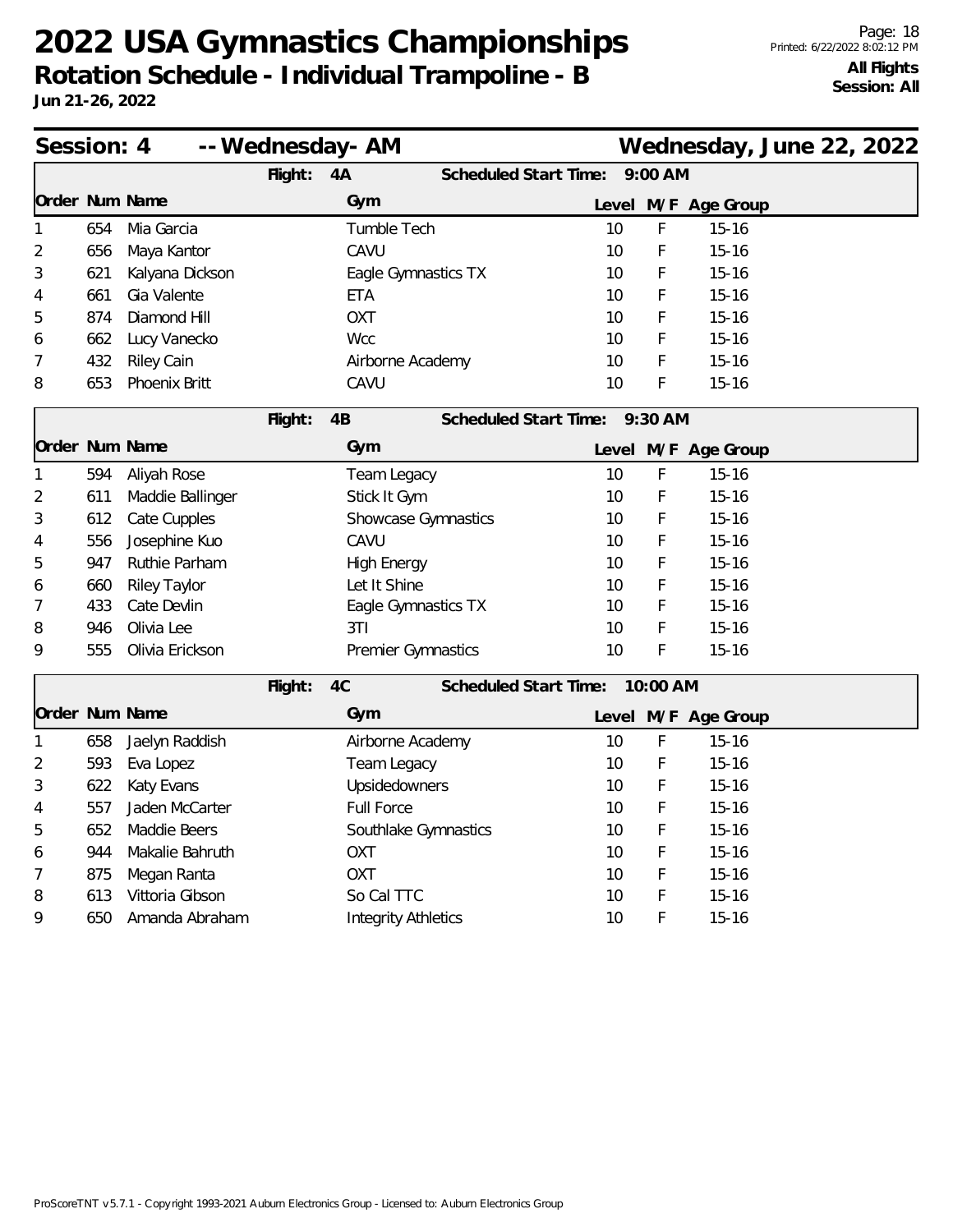| Session: 4     |     |                  |         | -- Wednesday- AM           |                              |           |          | Wednesday, June 22, 2022 |  |  |
|----------------|-----|------------------|---------|----------------------------|------------------------------|-----------|----------|--------------------------|--|--|
|                |     |                  | Flight: | 4D                         | Scheduled Start Time:        |           | 10:30 AM |                          |  |  |
| Order Num Name |     |                  |         | Gym                        |                              |           |          | Level M/F Age Group      |  |  |
|                | 751 | Olivia Boucly    |         | <b>World Elite</b>         |                              | OP        | F        | $17 - 21$                |  |  |
| 2              | 756 | Amelia Glynn     |         | CAVU                       |                              | <b>OP</b> | F        | $17 - 21$                |  |  |
| 3              | 570 | Kiara Kloss      |         | <b>KMC Gymnastics</b>      |                              | <b>OP</b> | F        | $17 - 21$                |  |  |
| 4              | 727 | Rylie McCulloch  |         | TCT                        |                              | OP        | F        | $17 - 21$                |  |  |
| 5              | 755 | Sarah Fila       |         | <b>Dulles Gymnastics</b>   |                              | <b>OP</b> | F        | $17 - 21$                |  |  |
| 6              | 758 | Kyla Kapner      |         | Sonshine Gymnastics        |                              | <b>OP</b> | F        | $17 - 21$                |  |  |
| 7              | 442 | Shelby Cannon    |         | Eagle Gymnastics TX        |                              | <b>OP</b> | F        | $17 - 21$                |  |  |
| 8              | 967 | Angelica Soto    |         | The Palaestra              |                              | <b>OP</b> | F        | $17 - 21$                |  |  |
| 9              | 749 | Ariana Schein    |         | Old Pueblo                 |                              | <b>OP</b> | F        | $22+$                    |  |  |
|                |     |                  | Flight: | 4E                         | <b>Scheduled Start Time:</b> |           | 11:00 AM |                          |  |  |
| Order Num Name |     |                  |         | Gym                        |                              |           |          | Level M/F Age Group      |  |  |
|                | 736 | Alyssa Turner    |         | Nook TNT                   |                              | OP        | F        | $17 - 21$                |  |  |
| 2              | 966 | Anjali Clark     |         | Vargas Academy             |                              | <b>OP</b> | F        | $17 - 21$                |  |  |
| 3              | 724 | Kennedy Cardwell |         | Gleasons                   |                              | OP        | F        | $17 - 21$                |  |  |
| 4              | 866 | Shriya Sawant    |         | <b>High Energy</b>         |                              | <b>OP</b> | F        | $17 - 21$                |  |  |
| 5              | 771 | Kira Schwartz    |         | So Cal TTC                 |                              | <b>OP</b> | F        | $17 - 21$                |  |  |
| 6              | 752 | Kaylee Bowar     |         | Gleasons                   |                              | <b>OP</b> | F        | $17 - 21$                |  |  |
| 7              | 731 | Ava Orders       |         | <b>Integrity Athletics</b> |                              | <b>OP</b> | F        | $17 - 21$                |  |  |
| 8              | 443 | Ashtyn Quijada   |         | Upsidedowners              |                              | <b>OP</b> | F        | $17 - 21$                |  |  |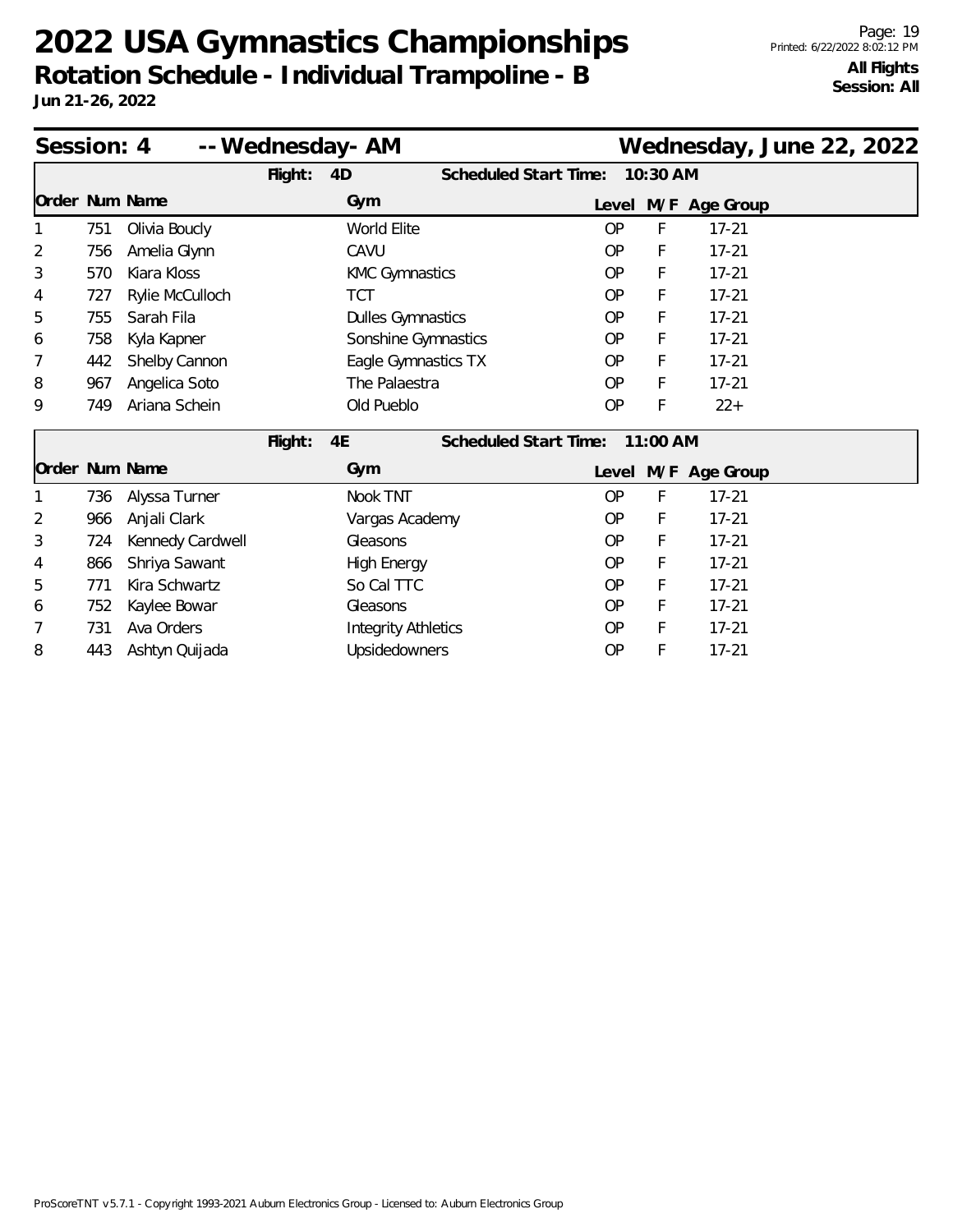| Session: 5     |     |                         | -- Wednesday-Afternoon |                        |                              |       | Wednesday, June 22, 2022 |                     |  |  |
|----------------|-----|-------------------------|------------------------|------------------------|------------------------------|-------|--------------------------|---------------------|--|--|
|                |     |                         | Flight:                | 5A                     | <b>Scheduled Start Time:</b> |       | 1:30 PM                  |                     |  |  |
| Order Num Name |     |                         |                        | Gym                    |                              | Level |                          | M/F Age Group       |  |  |
|                | 494 | Asher Franco            |                        | Tumble Tech            |                              | 9     | M                        | $15+$               |  |  |
| 2              | 506 | Thomas Mischke          |                        | <b>TCT</b>             |                              | 9     | M                        | $15+$               |  |  |
| 3              | 763 | <b>Brandon Anderson</b> |                        | <b>SPARK ATHLETICS</b> |                              | 9     | M                        | $15+$               |  |  |
| 4              | 511 | Jason Pappas            |                        | <b>USA Dynamites</b>   |                              | 9     | M                        | $15+$               |  |  |
| 5              | 501 | Dallas Labrum           |                        | Wasatch                |                              | 9     | M                        | $15+$               |  |  |
| 6              | 500 | Nathan Kindler          |                        | <b>NVG</b>             |                              | 9     | M                        | $15+$               |  |  |
| 7              | 940 | lan Miller              |                        | <b>STLE</b>            |                              | 9     | M                        | $15+$               |  |  |
| 8              | 486 | Henry Amador            |                        | <b>USA Dynamites</b>   |                              | 9     | M                        | $15+$               |  |  |
|                |     |                         | Flight:                | 5B                     | Scheduled Start Time:        |       | 2:00 PM                  |                     |  |  |
| Order Num Name |     |                         |                        | Gym                    |                              |       |                          | Level M/F Age Group |  |  |
|                | 495 | Andrew Geiger           |                        | <b>MJM Studios</b>     |                              | 9     | M                        | $15+$               |  |  |
| 2              | 503 | Kaysen Maag             |                        | Utah Valley T&T        |                              | 9     | M                        | $15+$               |  |  |
| 3              | 156 | Avi Fox                 |                        | Rays TnT               |                              | 9     | M                        | $15+$               |  |  |
| 4              | 518 | Kian Zustiak            |                        | Helix                  |                              | 9     | M                        | $15+$               |  |  |
| 5              | 744 | Josh Blomgren           |                        | <b>TCT</b>             |                              | 9     | M                        | $15+$               |  |  |
| 6              | 937 | Daniel Krupansky        |                        | <b>USA Trampoline</b>  |                              | 9     | M                        | $15+$               |  |  |
|                |     |                         | Flight:                | 5C                     | Scheduled Start Time:        |       | $2:30$ PM                |                     |  |  |
| Order Num Name |     |                         |                        | Gym                    |                              |       |                          | Level M/F Age Group |  |  |
|                | 532 | Diego Granillo          |                        | Zia Elite Gymnastics   |                              | 9     | M                        | $13 - 14$           |  |  |
| 2              | 545 | Holden Spradley         |                        | Tumble Tech            |                              | 9     | M                        | $13 - 14$           |  |  |
| 3              | 543 | Caiden Rozell           |                        | World Elite            |                              | 9     | M                        | $13 - 14$           |  |  |
| 4              | 428 | Sawyer Whitemiller      |                        | Naples Progressive     |                              | 9     | M                        | $13 - 14$           |  |  |
| 5              | 537 | Joshua McCallen         |                        | Aspire                 |                              | 9     | M                        | $13 - 14$           |  |  |
| 6              | 430 | Dylan Ziegenfus         |                        | Tornado Sport Club     |                              | 9     | M                        | $13 - 14$           |  |  |
| 7              | 547 | Colby Thomas            |                        | <b>Ultimate Air</b>    |                              | 9     | M                        | $13 - 14$           |  |  |
|                |     |                         | Flight:                | 5D                     | Scheduled Start Time:        |       | 3:00 PM                  |                     |  |  |
| Order Num Name |     |                         |                        | Gym                    |                              |       |                          | Level M/F Age Group |  |  |
|                | 552 | Collin Woffinden        |                        | <b>USA Dynamites</b>   |                              | 9     | M                        | $13 - 14$           |  |  |
| 2              | 539 | Joseph Novak            |                        | Aspire                 |                              | 9     | M                        | $13 - 14$           |  |  |
| 3              | 169 | Jakob Saldana           |                        | Air Extreme            |                              | 9     | M                        | $13 - 14$           |  |  |
| 4              | 353 | Sam Shackelford         |                        | <b>GKSC</b>            |                              | 9     | M                        | $13 - 14$           |  |  |
| 5              | 549 | Luca Vitale             |                        | Flip Factory           |                              | 9     | M                        | $13 - 14$           |  |  |
| 6              | 462 | <b>Bauti Andres</b>     |                        | <b>Silver Stars</b>    |                              | 9     | M                        | $13 - 14$           |  |  |
|                |     |                         |                        |                        |                              |       |                          |                     |  |  |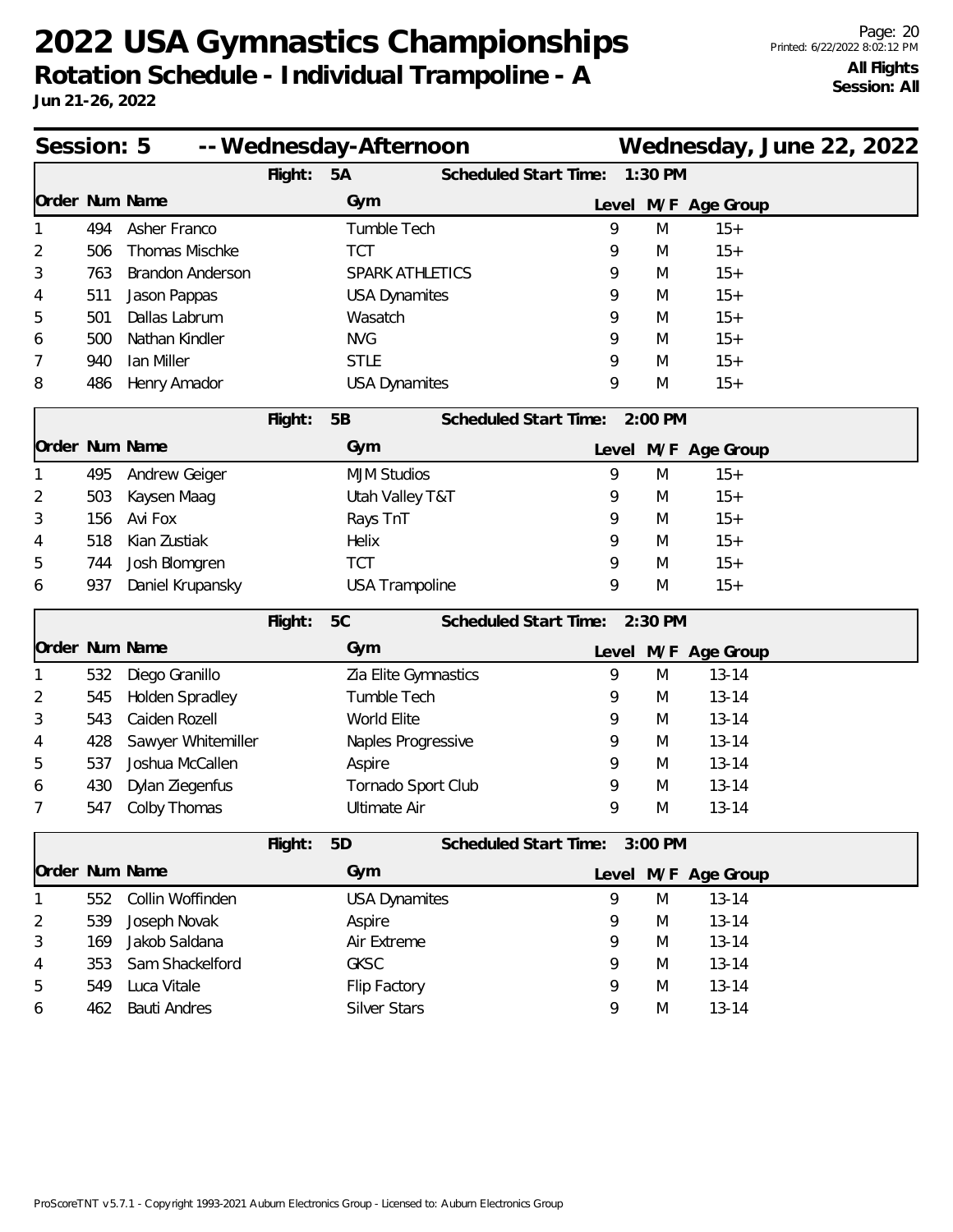| Session: 5     |     |                        |         | -- Wednesday-Afternoon |                       |           |                     | Wednesday, June 22, 2022 |
|----------------|-----|------------------------|---------|------------------------|-----------------------|-----------|---------------------|--------------------------|
|                |     |                        | Flight: | 5E                     | Scheduled Start Time: | $3:30$ PM |                     |                          |
| Order Num Name |     |                        |         | Gym                    |                       |           | Level M/F Age Group |                          |
|                | 548 | Logan Vitale           |         | Flip Factory           | 9                     | M         | $13 - 14$           |                          |
| $\overline{2}$ | 425 | <b>Carson Sprouls</b>  |         | Helix                  | 9                     | M         | $13 - 14$           |                          |
| 3              | 351 | Jacob Marshall         |         | <b>High Energy</b>     | 9                     | M         | $13 - 14$           |                          |
| 4              | 421 | <b>Andrew Neatrour</b> |         | CEG.                   | 9                     | M         | $13 - 14$           |                          |
| 5              | 422 | Ethan Rybolt           |         | Legacy Elite           | 9                     | M         | $13 - 14$           |                          |
| 6              | 585 | Frankie Cervone        |         | Suncoast T&T           | 9                     | M         | $13 - 14$           |                          |
| 7              | 938 | Ryker Mai              |         | Ultimate Air           | 9                     | M         | $13 - 14$           |                          |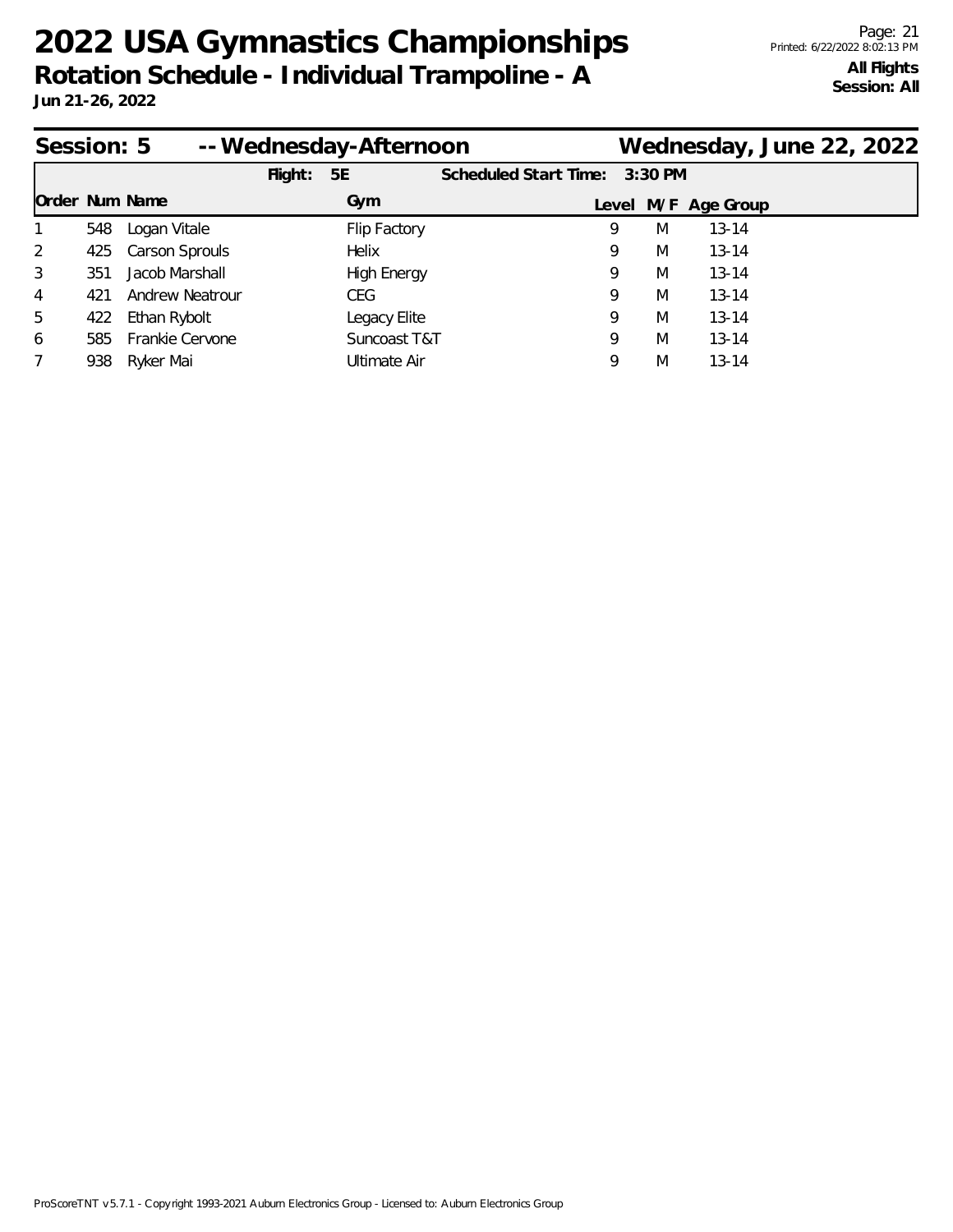|                | Session: 5<br>-- Wednesday-Afternoon |                        |         |                            |                               |           |         |                     | Wednesday, June 22, 2022 |  |
|----------------|--------------------------------------|------------------------|---------|----------------------------|-------------------------------|-----------|---------|---------------------|--------------------------|--|
|                |                                      |                        | Flight: | 5A                         | Scheduled Start Time:         |           | 1:30 PM |                     |                          |  |
| Order Num Name |                                      |                        |         | Gym                        |                               |           |         | Level M/F Age Group |                          |  |
| 1              | 592                                  | <b>Bennett Church</b>  |         | Southlake Gymnastics       |                               | 10        | M       | $15 - 16$           |                          |  |
| 2              | 945                                  | Aaron Edelman          |         | ETA                        |                               | 10        | M       | $15 - 16$           |                          |  |
| 3              | 704                                  | Samuel Blando          |         | So Cal TTC                 |                               | 10        | M       | $15 - 16$           |                          |  |
| 4              | 663                                  | Camden Weddle          |         | <b>EWA Prosper</b>         |                               | 10        | M       | $15 - 16$           |                          |  |
| 5              | 701                                  | Kiron Rodgers          |         | Twiststars                 |                               | 10        | M       | $15 - 16$           |                          |  |
| 6              | 659                                  | Jack Stefan            |         | Rays TnT                   |                               | 10        | M       | $15 - 16$           |                          |  |
|                |                                      |                        | Flight: | 5B                         | Scheduled Start Time: 2:00 PM |           |         |                     |                          |  |
| Order Num Name |                                      |                        |         | Gym                        |                               |           |         | Level M/F Age Group |                          |  |
| 1              | 655                                  | Jacob Ikezawa          |         | <b>Action Athletics</b>    |                               | 10        | M       | $15 - 16$           |                          |  |
| 2              | 558                                  | <b>Braden Merritt</b>  |         | TexStar                    |                               | 10        | M       | $15 - 16$           |                          |  |
| 3              | 657                                  | Koa Luu                |         | <b>Stars Gymnastics</b>    |                               | 10        | M       | $15 - 16$           |                          |  |
| 4              | 465                                  | Ayden Rideout          |         | Air Extreme                |                               | 10        | M       | $15 - 16$           |                          |  |
| 5              | 614                                  | Hudson Hensley         |         | Airbenders                 |                               | 10        | M       | $15 - 16$           |                          |  |
| 6              | 554                                  | Michael Armonda        |         | <b>Fairland Gymnastics</b> |                               | 10        | M       | $15 - 16$           |                          |  |
|                |                                      |                        | Flight: | 5C                         | Scheduled Start Time: 2:30 PM |           |         |                     |                          |  |
| Order Num Name |                                      |                        |         | Gym                        |                               |           |         | Level M/F Age Group |                          |  |
|                | 760                                  | Kenny Vogan            |         | So Cal TTC                 |                               | <b>OP</b> | M       | $17 - 21$           |                          |  |
| 2              | 965                                  | Shaun Brumm            |         | Nook TNT                   |                               | OP        | M       | $17 - 21$           |                          |  |
| 3              | 694                                  | Dylan Gharbaoui        |         | So Cal TTC                 |                               | OP        | M       | $17 - 21$           |                          |  |
| 4              | 754                                  | Lucas Durand           |         | World Elite                |                               | OP        | M       | $17 - 21$           |                          |  |
| 5              | 696                                  | Mateo Ucros            |         | <b>TAG USA</b>             |                               | OP        | M       | $17 - 21$           |                          |  |
| 6              | 757                                  | Hunter Hart            |         | Northstars                 |                               | OP        | M       | $17 - 21$           |                          |  |
|                |                                      |                        | Flight: | 5D                         | Scheduled Start Time: 3:00 PM |           |         |                     |                          |  |
| Order Num Name |                                      |                        |         | Gym                        |                               |           |         | Level M/F Age Group |                          |  |
| $\mathbf{1}$   | 728                                  | Kable Moore            |         | <b>USA Dynamites</b>       |                               | OP        | M       | $17 - 21$           |                          |  |
| 2              | 569                                  | Isaac Hannah           |         | <b>KMC Gymnastics</b>      |                               | OP        | M       | $17 - 21$           |                          |  |
| 3              | 750                                  | Eman Alvarez           |         | <b>TWG</b>                 |                               | OP        | M       | $17 - 21$           |                          |  |
| 4              | 730                                  | <b>Brandon Frasure</b> |         | <b>Integrity Athletics</b> |                               | OP        | M       | $17 - 21$           |                          |  |
| 5              | 734                                  | Seth Landrum           |         | Airbenders                 |                               | OP        | M       | $17 - 21$           |                          |  |
| 6              | 764                                  | Jaden Vales            |         | SPARK ATHLETICS            |                               | OP        | M       | $17 - 21$           |                          |  |
| 7              | 726                                  | Hayden Kline           |         | Flipside                   |                               | OP        | M       | $17 - 21$           |                          |  |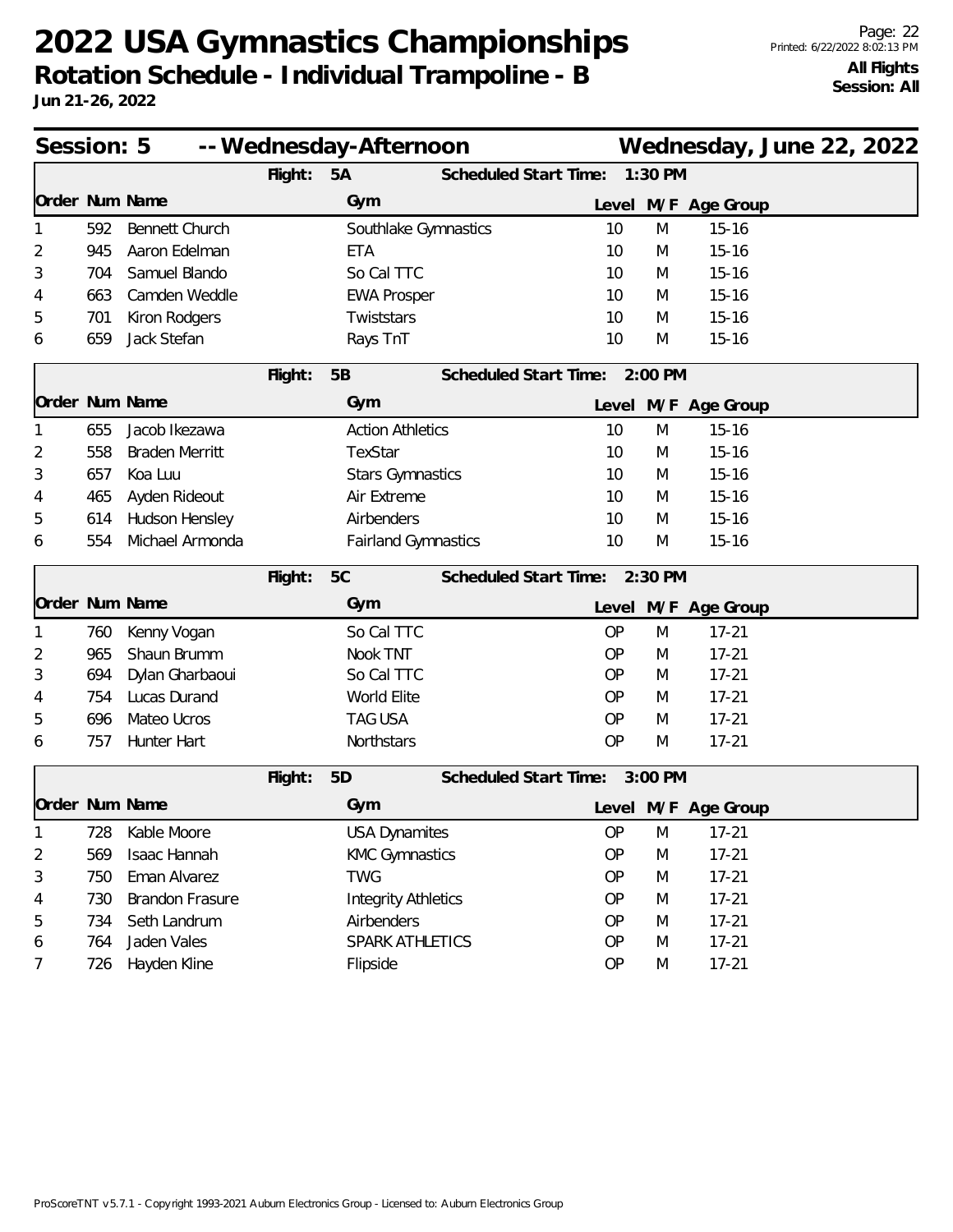|                | Session: 5 |                        |         | -- Wednesday-Afternoon  |                            |           |           |   | Wednesday, June 22, 2022 |  |  |
|----------------|------------|------------------------|---------|-------------------------|----------------------------|-----------|-----------|---|--------------------------|--|--|
|                |            |                        | Flight: | 5E                      | Scheduled Start Time:      |           | $3:30$ PM |   |                          |  |  |
| Order Num Name |            |                        |         | Gym                     |                            |           |           |   | Level M/F Age Group      |  |  |
| $\mathbf{1}$   | 571        | Yuvraj Singh           |         | <b>STLE</b>             |                            | <b>OP</b> |           | M | $17 - 21$                |  |  |
| 2              | 572        | Oliver Strent          |         |                         | <b>Dynamite Gymnastics</b> | <b>OP</b> |           | M | $17 - 21$                |  |  |
| 3              | 573        | Albert Zilbershteyn    |         | <b>KMC Gymnastics</b>   |                            | <b>OP</b> |           | M | $17 - 21$                |  |  |
| 4              | 864        | <b>Anthony Andrews</b> |         | Energy                  |                            | OP.       |           | M | $17 - 21$                |  |  |
| 5              | 735        | Daniel Sjafiroeddin    |         | Desert Gymcats          |                            | OP        |           | M | $17 - 21$                |  |  |
| 6              | 695        | Cullen Howell          |         | TCT                     |                            | <b>OP</b> |           | M | $17 - 21$                |  |  |
| 7              | 788        | <b>Brady Wilson</b>    |         | Skywalkers              |                            | <b>OP</b> |           | M | $22+$                    |  |  |
| 8              | 468        | <b>Toby Scott</b>      |         | <b>Action Athletics</b> |                            | ΟP        |           | M | $22+$                    |  |  |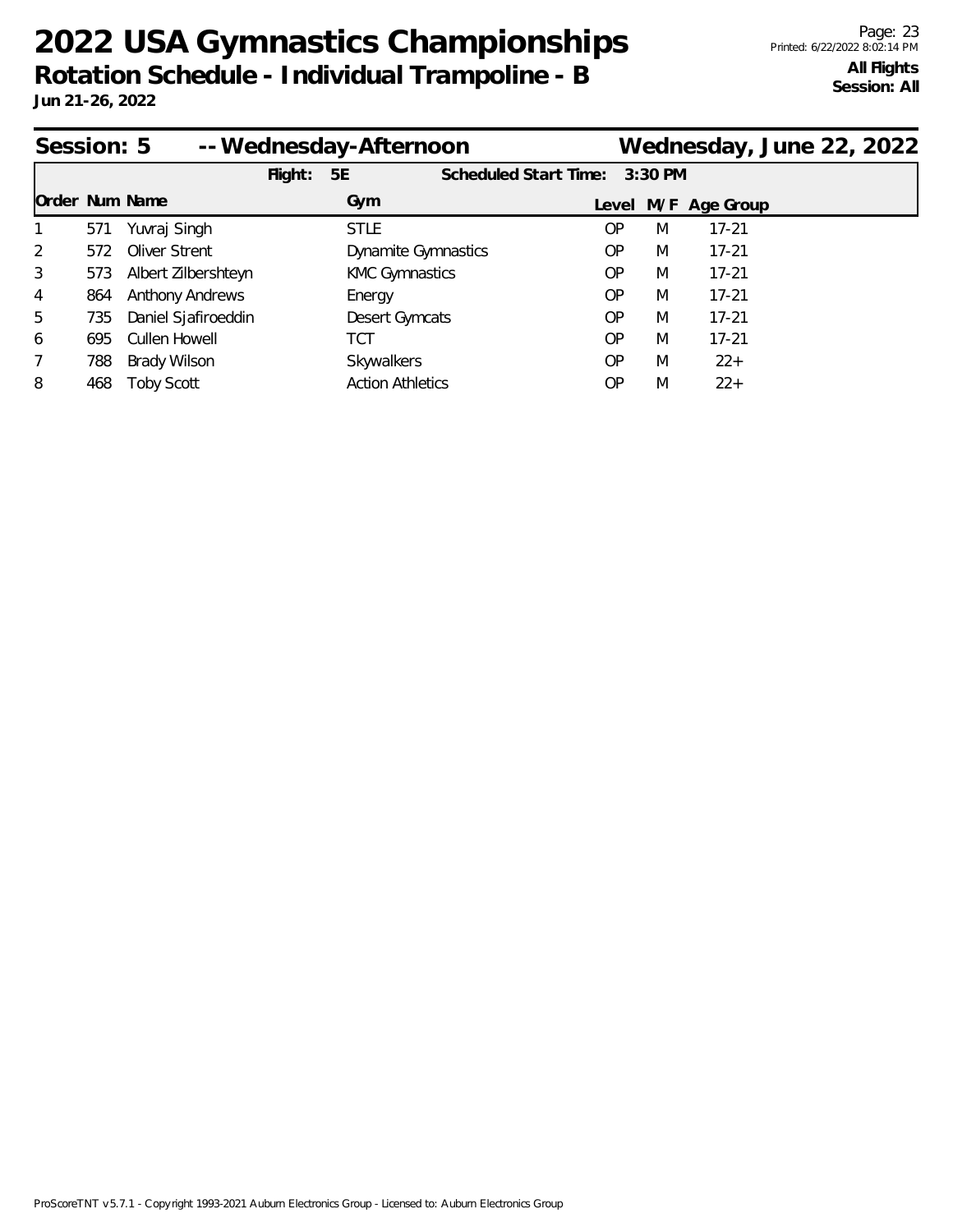| Session: 8 |     |                       |         | -- Thursday- Afternoon |                            |                               |           |           |                     | Thursday, June 23, 2022 |  |
|------------|-----|-----------------------|---------|------------------------|----------------------------|-------------------------------|-----------|-----------|---------------------|-------------------------|--|
|            |     |                       | Flight: | 8A                     |                            | Scheduled Start Time:         |           | $1:50$ PM |                     |                         |  |
|            |     | Order Num Name        |         | Gym                    |                            |                               |           |           | Level M/F Age Group |                         |  |
|            | 357 | Grace Encalade        |         |                        | Eagle Gymnastics TX        |                               | <b>YE</b> | F         | $11 - 12$           |                         |  |
| 2          | 596 | Victoria Azarov       |         | Legacy Elite           |                            |                               | YE        | F         | $11 - 12$           |                         |  |
| 3          | 597 | Grace Danley          |         | <b>GSTA</b>            |                            |                               | YE        | F         | $13 - 14$           |                         |  |
| 4          | 444 | Channing Kim          |         |                        | Eagle Gymnastics TX        |                               | <b>YE</b> | F         | $13 - 14$           |                         |  |
| 5          | 671 | Leah Partida          |         | Tumble Tech            |                            |                               | <b>YE</b> | F         | $13 - 14$           |                         |  |
| 6          | 669 | Emma Bowman           |         |                        | <b>Integrity Athletics</b> |                               | YE        | F         | $13 - 14$           |                         |  |
| 7          | 676 | Bella Ursu            |         | <b>ETA</b>             |                            |                               | <b>YE</b> | F         | $13 - 14$           |                         |  |
| 8          | 867 | Maya Goode            |         |                        | Eagle Gymnastics TX        |                               | YE        | F         | $13 - 14$           |                         |  |
|            |     |                       | Flight: | 8B                     |                            | Scheduled Start Time: 2:20 PM |           |           |                     |                         |  |
|            |     | Order Num Name        |         | Gym                    |                            |                               |           |           | Level M/F Age Group |                         |  |
| 1          | 673 | Victoria Radkova      |         | <b>ETA</b>             |                            |                               | <b>YE</b> | F         | $13 - 14$           |                         |  |
| 2          | 808 | Lexie Danko           |         | World Elite            |                            |                               | <b>YE</b> | F         | $13 - 14$           |                         |  |
| 3          | 986 | Alexandra Mytnik      |         | <b>ETA</b>             |                            |                               | <b>YE</b> | F         | $13 - 14$           |                         |  |
| 4          | 818 | Chandler Graham       |         | All American           |                            |                               | YE        | F         | $13 - 14$           |                         |  |
| 5          | 670 | Tessa Christopher     |         | <b>ETA</b>             |                            |                               | YE        | F         | $13 - 14$           |                         |  |
| 6          | 674 | Brianna Richardson    |         | Flip Factory           |                            |                               | YE        | F         | $13 - 14$           |                         |  |
|            |     |                       | Flight: | 8C                     |                            | Scheduled Start Time: 2:50 PM |           |           |                     |                         |  |
|            |     | Order Num Name        |         | Gym                    |                            |                               |           |           | Level M/F Age Group |                         |  |
| 1          | 707 | Rosalie Thongphay     |         | <b>USA Dynamites</b>   |                            |                               | JR.       | F         | $15 - 16$           |                         |  |
| 2          | 718 | Clara McNew           |         | <b>FOND</b>            |                            |                               | JR        | F         | $15 - 16$           |                         |  |
| 3          | 962 | Rayleigh Huette       |         |                        | K and L Tumbletown         |                               | JR        | F         | $15 - 16$           |                         |  |
| 4          | 963 | Logan McCoy           |         | <b>ETA</b>             |                            |                               | JR        | F         | $15 - 16$           |                         |  |
| 5          | 961 | Kaitlyn Holsapple     |         | <b>OXT</b>             |                            |                               | JR.       | F         | $15 - 16$           |                         |  |
| 6          | 717 | Hannah Leder          |         |                        | <b>Integrity Athletics</b> |                               | <b>JR</b> | F         | $15 - 16$           |                         |  |
|            |     |                       | Flight: | 8D                     |                            | Scheduled Start Time:         |           | 3:20 PM   |                     |                         |  |
|            |     | Order Num Name        |         | Gym                    |                            |                               |           |           | Level M/F Age Group |                         |  |
|            | 964 | Ashley Sherman        |         | <b>ETA</b>             |                            |                               | <b>JR</b> | F         | $15 - 16$           |                         |  |
| 2          | 711 | Samantha Breckenridge |         |                        | Kris Power Tumbling        |                               | <b>JR</b> | F         | $15 - 16$           |                         |  |
| 3          | 714 | Leah Edelman          |         | <b>ETA</b>             |                            |                               | JR        | F         | $15 - 16$           |                         |  |
| 4          | 959 | Ava DeHanes           |         | <b>ETA</b>             |                            |                               | <b>JR</b> | F         | $15 - 16$           |                         |  |
| 5          | 719 | Isabella Pansano      |         | Wcc                    |                            |                               | <b>JR</b> | F         | $15 - 16$           |                         |  |
| 6          | 623 | Hana Goulart          |         |                        | Vargas Academy             |                               | JR        | F         | $15 - 16$           |                         |  |
| 7          | 960 | Leah Garafalo         |         | <b>ETA</b>             |                            |                               | JR        | F         | $15 - 16$           |                         |  |
| 8          | 441 | Kate Arakawa          |         |                        | Eagle Gymnastics TX        |                               | JR        | F         | $15 - 16$           |                         |  |
| 9          | 666 | Olivia Stecky         |         | CAVU                   |                            |                               | JR        | F         | $15 - 16$           |                         |  |
|            |     |                       |         |                        |                            |                               |           |           |                     |                         |  |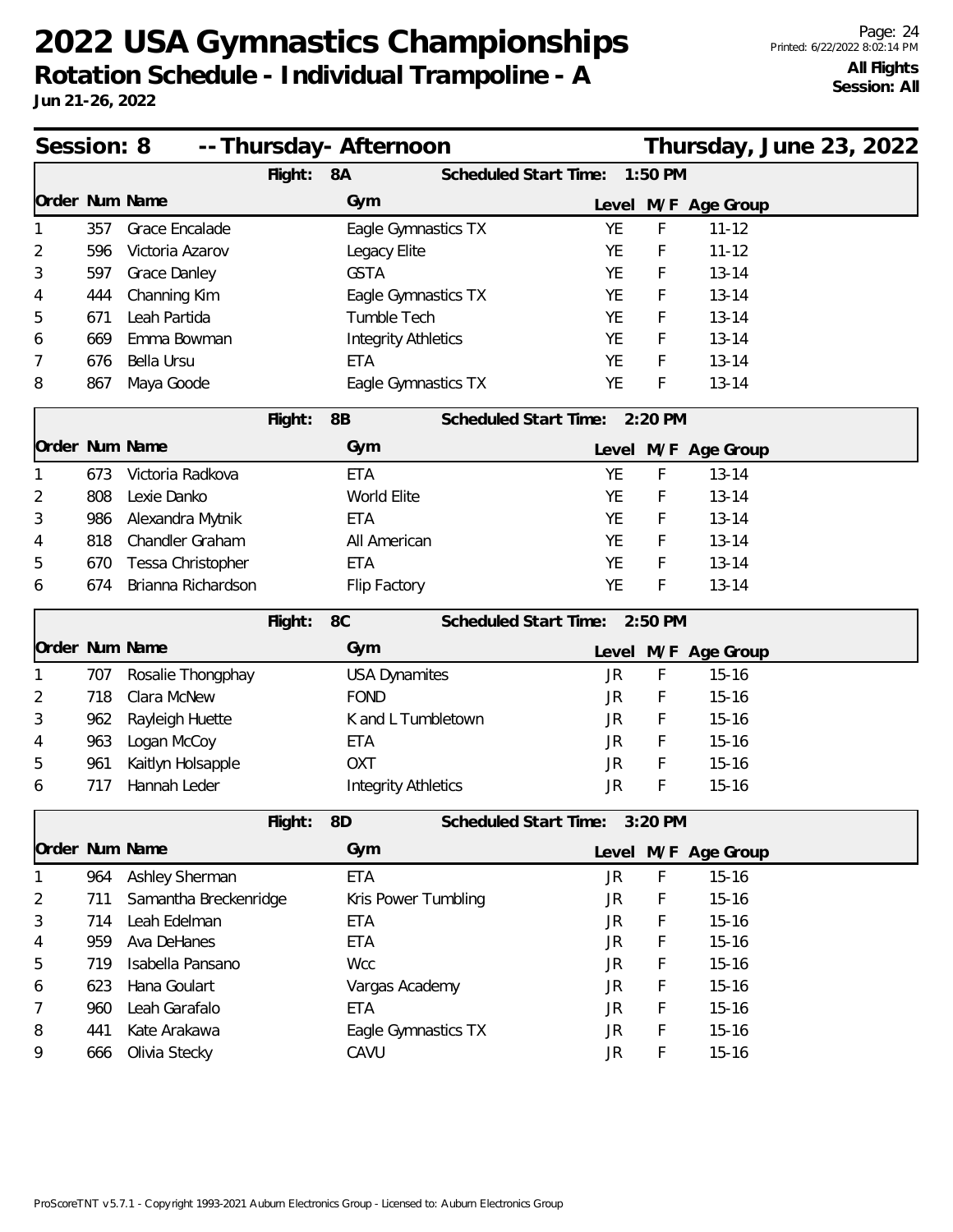| Session: 8     |     | -- Thursday- Afternoon     | Thursday, June 23, 2022    |                              |         |                     |  |
|----------------|-----|----------------------------|----------------------------|------------------------------|---------|---------------------|--|
|                |     | $F$ light:                 | 8E                         | <b>Scheduled Start Time:</b> | 3:50 PM |                     |  |
| Order Num Name |     |                            | Gym                        |                              |         | Level M/F Age Group |  |
|                | 820 | Mick Seyler                | Southlake Gymnastics       | YE                           | M       | $13 - 14$           |  |
| 2              | 819 | Sebastian Ramberg          | World Elite                | YE                           | M       | $13 - 14$           |  |
| 3              | 809 | West Fowler                | <b>PPG</b>                 | YE                           | M       | $13 - 14$           |  |
| 4              | 672 | Rafi Pikofsky-Christiansen | <b>Dynamite Gymnastics</b> | YE                           | M       | $13 - 14$           |  |
| 5              | 815 | Joseph Borders             | Champions Westlake         | YE                           | M       | $13 - 14$           |  |
| 6              | 677 | Zackrey Whaley             | MTGA                       | YE                           | M       | $13 - 14$           |  |
| 7              | 987 | Ryder Nilson               | Wasatch                    | YE                           | M       | $13 - 14$           |  |
| 8              | 817 | Nate Erkert                | <b>High Energy</b>         | YE                           | M       | $13 - 14$           |  |
| 9              | 816 | Oliver Czekmany            | World Elite                | YE                           | M       | $13 - 14$           |  |
| 10             | 675 | Alex Rozenshteyn           | ETA                        | YE                           | M       | $13 - 14$           |  |
| 11             | 668 | Ethan Gordon               | <b>Phoenix Elite</b>       | YE                           | M       | $11 - 12$           |  |